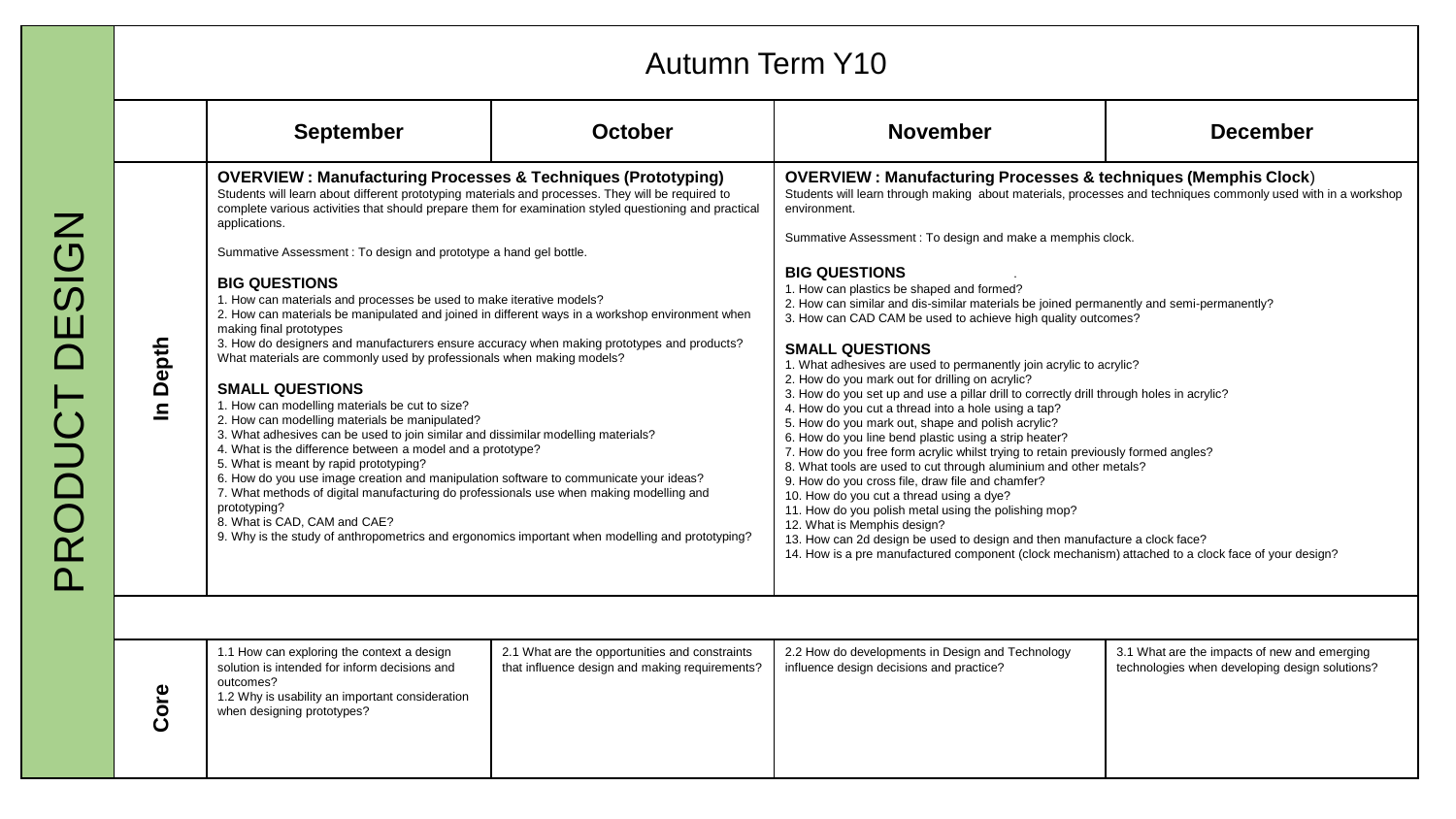|                                                                                           |                       |                                                                                                                                                                                                                                                                                                                                                                                                                                                                                                                                                                                                                                                                                                                                                                                                                                              | <b>Spring Term Y10</b>                                                                                                                                                                   |                                                                                                                                                                                                                                                                                                                                     |                                                                                                                                                                                                                                                                                                                                                                  |
|-------------------------------------------------------------------------------------------|-----------------------|----------------------------------------------------------------------------------------------------------------------------------------------------------------------------------------------------------------------------------------------------------------------------------------------------------------------------------------------------------------------------------------------------------------------------------------------------------------------------------------------------------------------------------------------------------------------------------------------------------------------------------------------------------------------------------------------------------------------------------------------------------------------------------------------------------------------------------------------|------------------------------------------------------------------------------------------------------------------------------------------------------------------------------------------|-------------------------------------------------------------------------------------------------------------------------------------------------------------------------------------------------------------------------------------------------------------------------------------------------------------------------------------|------------------------------------------------------------------------------------------------------------------------------------------------------------------------------------------------------------------------------------------------------------------------------------------------------------------------------------------------------------------|
|                                                                                           |                       | January                                                                                                                                                                                                                                                                                                                                                                                                                                                                                                                                                                                                                                                                                                                                                                                                                                      | <b>February</b>                                                                                                                                                                          | <b>March</b>                                                                                                                                                                                                                                                                                                                        | <b>April</b>                                                                                                                                                                                                                                                                                                                                                     |
| Z<br>$\underline{\overline{\mathbf{O}}}$<br>$\overline{\bm{\omega}}$<br>Ш<br><b>COUCT</b> |                       | <b>OVERVIEW: Designing &amp; Communication Skills Students will develop</b><br>their designing and communication skills both by hand and using CAD.                                                                                                                                                                                                                                                                                                                                                                                                                                                                                                                                                                                                                                                                                          |                                                                                                                                                                                          |                                                                                                                                                                                                                                                                                                                                     |                                                                                                                                                                                                                                                                                                                                                                  |
|                                                                                           |                       | Summative assessment : Students will be required to demonstrate their understanding of various<br>perspective drawing techniques in an end of unit test.                                                                                                                                                                                                                                                                                                                                                                                                                                                                                                                                                                                                                                                                                     |                                                                                                                                                                                          |                                                                                                                                                                                                                                                                                                                                     |                                                                                                                                                                                                                                                                                                                                                                  |
|                                                                                           |                       | <b>BIG QUESTIONS</b><br>1. How are design solutions communicated to demonstrate their suitability?<br>2. How is CAD used to communicate design intentions?<br>3. What forms of graphical communication diagrams can be used to communicate manufacturing<br>processes?                                                                                                                                                                                                                                                                                                                                                                                                                                                                                                                                                                       |                                                                                                                                                                                          |                                                                                                                                                                                                                                                                                                                                     |                                                                                                                                                                                                                                                                                                                                                                  |
|                                                                                           | Depth<br>$\mathbf{a}$ | <b>SMALL QUESTIONS</b><br>1. What is the difference between 2d and 3d sketching?<br>2. What is meant by the word perspective?<br>3. What is a vanishing point?<br>4. What is oblique?<br>5. What is isometric?<br>6. What is thick and thin line technique and how can it enhance a drawing?<br>7. What is single and two point perspective?<br>8. How are technical drawing board used correctly?<br>9. What geometry equipment is used when developing technical styled drawings?<br>10. What are circles and ellipses?<br>11. What is an orthorgarphic drawing?<br>12. Whtat is an exploded drawing?<br>13. What is a flowchart and how can they be designed to achieve quality control.<br>14. What is an open loop and closed loop system?<br>15. What 2d and 3d CAD software is available and how can it be used to communicate ideas? |                                                                                                                                                                                          |                                                                                                                                                                                                                                                                                                                                     |                                                                                                                                                                                                                                                                                                                                                                  |
|                                                                                           |                       |                                                                                                                                                                                                                                                                                                                                                                                                                                                                                                                                                                                                                                                                                                                                                                                                                                              |                                                                                                                                                                                          |                                                                                                                                                                                                                                                                                                                                     |                                                                                                                                                                                                                                                                                                                                                                  |
|                                                                                           | Core                  | unit 4 - Designing & Communication Skills<br>Students should learn about sketching in 2d,<br>Oblique, Isometric, Single Point Perspective,<br>Two Point Perspective and the application of<br>rendering in colour.                                                                                                                                                                                                                                                                                                                                                                                                                                                                                                                                                                                                                           | 4.1 How can design solutions be communicated<br>to demonstrate their suitability to a third party?<br>• clear 2D and 3D sketches with notes<br>• sketch modelling<br>• exploded drawings | 4.1 How can design solutions be communicated to<br>demonstrate their suitability to a third party?<br><b>Mathematical Modelling</b><br>Flowcharts<br><b>User Centred Design</b><br><b>Mathematical Modelling</b><br>flow charts of the manufacturing processes used in<br>pencil storage project could be taught here for Pd groups | 5.1 What are the main categories of materials<br>available to designers when developing design<br>solutions?<br>NB. There is a broad variety of materials for students<br>to learn in this section and may also be addressed<br>throughout the NEA. It is important that students<br>focus on applying their knowledge of materials to<br>examination questions. |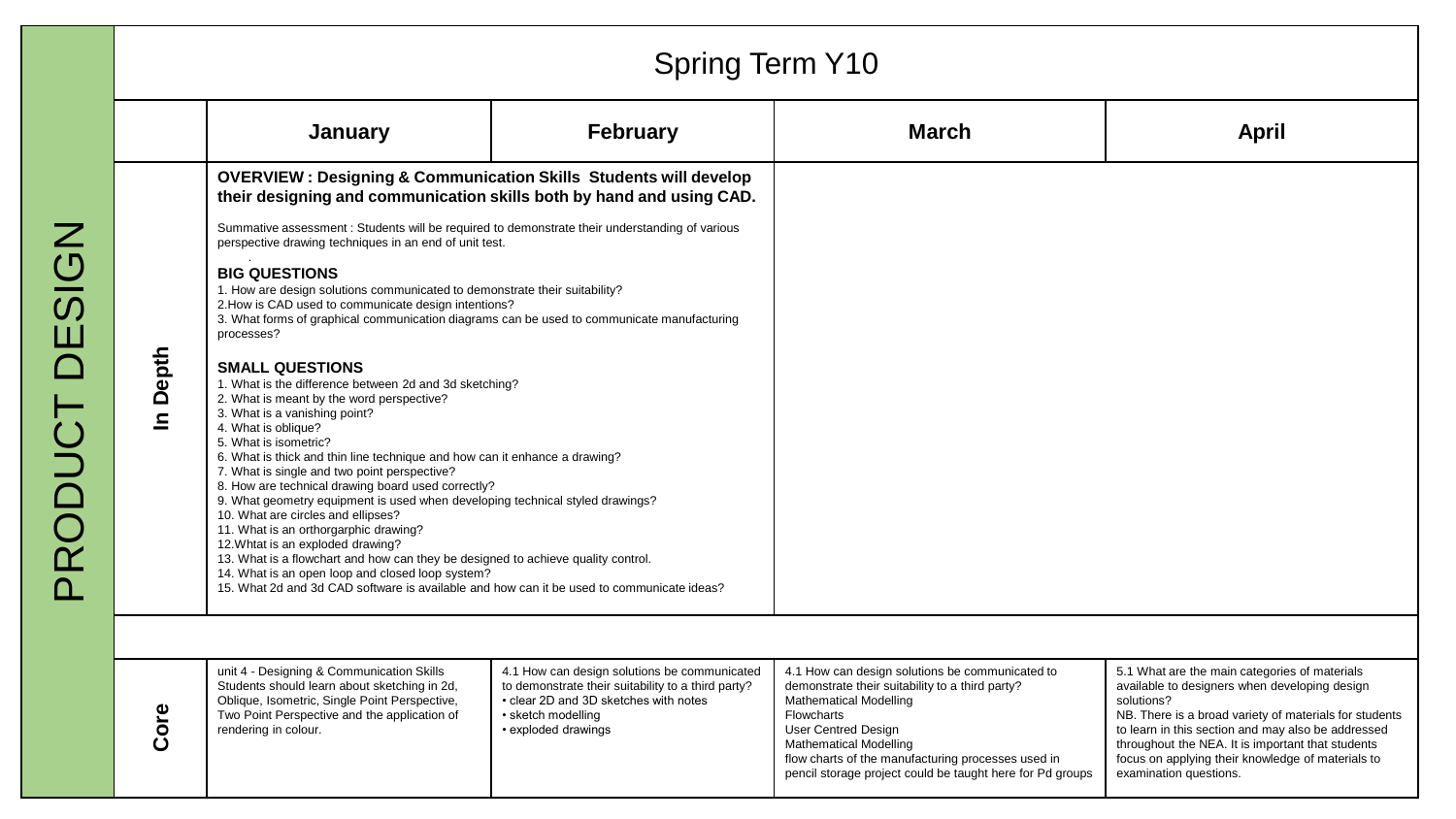|  | <b>Summer Term Y10</b> |  |  |
|--|------------------------|--|--|
|--|------------------------|--|--|

|          | <b>May</b>                                                                                                                                                                                                                                                                                                                                                             | June                                                                                                                                                                                                                                                                                                                                                                                                                                                                                                                                                                                                                                                                                                                                                                                                                                                                                                                                                                                                                                                                                                                                                           | July                                                                                                                                                                                                                                                                                                                                                                                                                                                                                                                                                                                                                                                                                                                                                                                                                                                                                                                                                                                                                                                                                                                                                                                                                                                                                                                                                       |  |  |  |
|----------|------------------------------------------------------------------------------------------------------------------------------------------------------------------------------------------------------------------------------------------------------------------------------------------------------------------------------------------------------------------------|----------------------------------------------------------------------------------------------------------------------------------------------------------------------------------------------------------------------------------------------------------------------------------------------------------------------------------------------------------------------------------------------------------------------------------------------------------------------------------------------------------------------------------------------------------------------------------------------------------------------------------------------------------------------------------------------------------------------------------------------------------------------------------------------------------------------------------------------------------------------------------------------------------------------------------------------------------------------------------------------------------------------------------------------------------------------------------------------------------------------------------------------------------------|------------------------------------------------------------------------------------------------------------------------------------------------------------------------------------------------------------------------------------------------------------------------------------------------------------------------------------------------------------------------------------------------------------------------------------------------------------------------------------------------------------------------------------------------------------------------------------------------------------------------------------------------------------------------------------------------------------------------------------------------------------------------------------------------------------------------------------------------------------------------------------------------------------------------------------------------------------------------------------------------------------------------------------------------------------------------------------------------------------------------------------------------------------------------------------------------------------------------------------------------------------------------------------------------------------------------------------------------------------|--|--|--|
| In Depth |                                                                                                                                                                                                                                                                                                                                                                        | 1.1 Investigations of the Context<br>• X3 Contextual statements provided by the examination board.<br>X3 brainstorms - done individually and collaboratively.<br>X3 images to enhance the visual element for each of the contextual<br>statements.<br>Written analysis of the three contexts that suggests which is to be taken<br>forward.<br>1.2 Design Brief<br>Identify a range of design problems within the chosen contextual statement.<br>Produce a written brief that is concise and sets the tone of the project.<br>Identified a primary user and other stakeholders.<br>$\bullet$<br>1.3 Investigations of users and stakeholder needs and wants<br>and the outlining of stakeholder requirements (non technical<br>specification)<br>Produce a detailed profile of the primary user that includes a photograph and<br>character profile.<br>A list of primary user and other stakeholders needs and wants for the product.<br>A questionnaire intended to identify the most important key features that the<br>primary users wants you to include in the final design.<br>Produce a conclusive list of key features (non-technical specification) | 1.4 Investigations of Existing Products and Design Practices.<br>Identify a range of existing products and evaluate the positive and negative<br>features. (both primary and secondary). For higher marks try to include a product<br>disassembly (page 339 of text book)<br>Summarise the key features of the existing products in the form of a analysis<br>chart (page 338 of text book) Add this information to the non technical<br>specification.<br>1.5<br>Exploration of materials and possible technical requirements.<br>Suggest a range of materials that you have identified as been potentially suitable for<br>your project. Support your suggestion with data. Include material characteristics and<br>properties. Refer to lessons in Y10.<br>1.6 Non Technical Specification.<br>This section should finish with the student producing a list of agreed primary user<br>needs and wants that have been identified from all aspects of the exploration.<br>This will be used to control the development of initial design ideas.<br>5.1 Analysis and evaluation of primary and/or secondary<br>sources<br>Analysis and evaluation of primary and/or secondary sources – It is essential<br>that you analyse the information you collect throughout the project. How<br>impactful are your explorations and how will they move you forward? |  |  |  |
|          |                                                                                                                                                                                                                                                                                                                                                                        |                                                                                                                                                                                                                                                                                                                                                                                                                                                                                                                                                                                                                                                                                                                                                                                                                                                                                                                                                                                                                                                                                                                                                                |                                                                                                                                                                                                                                                                                                                                                                                                                                                                                                                                                                                                                                                                                                                                                                                                                                                                                                                                                                                                                                                                                                                                                                                                                                                                                                                                                            |  |  |  |
| Core     | 5.1 What are the main categories of<br>materials available to designers when<br>developing design solutions?<br>NB. There is a broad variety of<br>materials for students to learn in this<br>section and may also be addressed<br>throughout the NEA. It is important that<br>students focus on applying their<br>knowledge of materials to examination<br>questions. | 5.2 What factors are important to consider when selecting appropriate materials<br>and/or system components when designing?<br>a. The characteristic properties of the main categories of materials<br>• density, strength, hardness, durability, strength to weight ratio,<br>stiffness, elasticity, impact resistance, plasticity, corrosive<br>resistance to chemicals and weather, flammability, absorbency,<br>thermal and electrical conductivity.                                                                                                                                                                                                                                                                                                                                                                                                                                                                                                                                                                                                                                                                                                       | 5.2 What factors are important to consider when selecting appropriate materials<br>and/or system components when designing?<br>b. The physical and working properties of specific materials and/or<br>system components, with consideration of:<br>i. how easy they are to work with<br>ii. how well they fulfil the required functions of products in<br>different contexts.<br>c. Other factors that influence the selection of materials and/or<br>components, including;<br>i. required functionality of the design solution<br>ii. aesthetic attributes<br>iii. environmental considerations<br>iv. availability and cost of stock forms<br>v. social, cultural and ethical considerations                                                                                                                                                                                                                                                                                                                                                                                                                                                                                                                                                                                                                                                            |  |  |  |

PRODUCT DESIGN PRODUCT DESIGN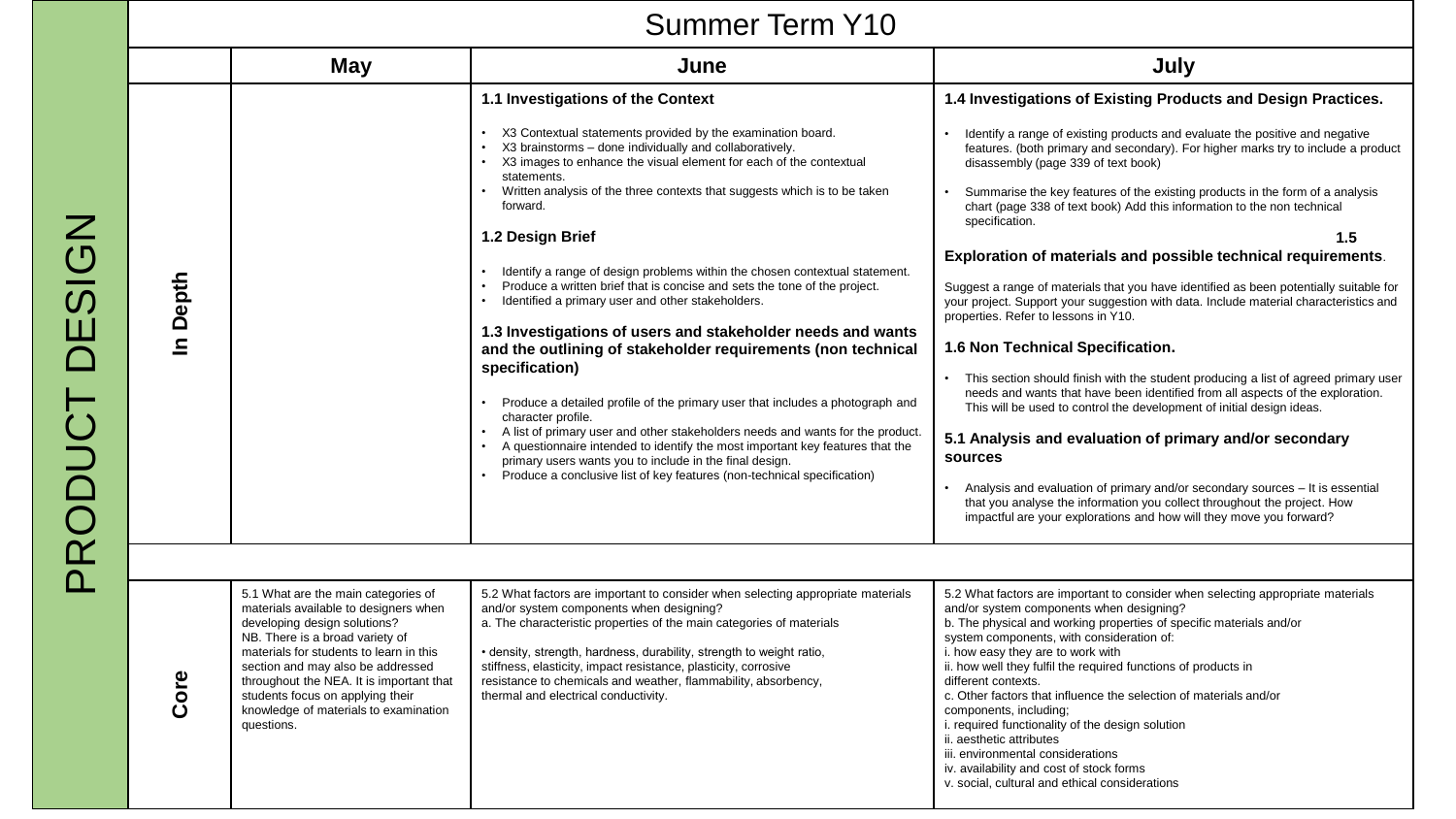| <b>Autumn Term Y11</b> |                                                                                                                                                                                                                                                                                                                                                                                                                                                                                                                                                                                                                                                                                                                                                                                                                                                                                  |                                                                                                                                                                                                                             |                                                                                                                                                                                                                                                                                                                                                                                                                                                                                                                                                                                                                                                                                                                             |                                                                                                                                                                                                                                                                                                                                                                                                                                                                                                                                                                                                                                                                                                                                                                                                                                                                                                                                                                                                                                                                                                                                                |  |
|------------------------|----------------------------------------------------------------------------------------------------------------------------------------------------------------------------------------------------------------------------------------------------------------------------------------------------------------------------------------------------------------------------------------------------------------------------------------------------------------------------------------------------------------------------------------------------------------------------------------------------------------------------------------------------------------------------------------------------------------------------------------------------------------------------------------------------------------------------------------------------------------------------------|-----------------------------------------------------------------------------------------------------------------------------------------------------------------------------------------------------------------------------|-----------------------------------------------------------------------------------------------------------------------------------------------------------------------------------------------------------------------------------------------------------------------------------------------------------------------------------------------------------------------------------------------------------------------------------------------------------------------------------------------------------------------------------------------------------------------------------------------------------------------------------------------------------------------------------------------------------------------------|------------------------------------------------------------------------------------------------------------------------------------------------------------------------------------------------------------------------------------------------------------------------------------------------------------------------------------------------------------------------------------------------------------------------------------------------------------------------------------------------------------------------------------------------------------------------------------------------------------------------------------------------------------------------------------------------------------------------------------------------------------------------------------------------------------------------------------------------------------------------------------------------------------------------------------------------------------------------------------------------------------------------------------------------------------------------------------------------------------------------------------------------|--|
|                        | <b>September</b>                                                                                                                                                                                                                                                                                                                                                                                                                                                                                                                                                                                                                                                                                                                                                                                                                                                                 | <b>October</b>                                                                                                                                                                                                              | <b>November</b>                                                                                                                                                                                                                                                                                                                                                                                                                                                                                                                                                                                                                                                                                                             | <b>December</b>                                                                                                                                                                                                                                                                                                                                                                                                                                                                                                                                                                                                                                                                                                                                                                                                                                                                                                                                                                                                                                                                                                                                |  |
| In Depth               | 5.2 Ongoing evaluation to manage progression<br>Throughout the design process (strand 2&3) you should continually<br>evaluate your progression. Review the primary user needs and wants<br>frequently and consider next steps.<br>3.1 Quality of chronological progression.<br>It is important that students can communicate a clear and structured<br>approach to their design ideas and development. Ensure designs are<br>labelled and that realtime evidence is a key feature in this section.<br>2.1 Generation of initial ideas & 3.2 Quality of initial ideas.<br>by hand, design using CAD, design collaboratively or make a model.<br>DO NOT be fixated on a design - this is very important!<br>Initial Ideas must reflect the MLR / none technical specifications.<br>Finish this section with a Primary User Interview. What do they think<br>going to take forward. | Development of x10 initial ideas on no more than two slides. Draw them<br>about each of your designs?, how do they meet the Primary User needs<br>and wants?, what are your next steps? Identify which initial idea you are | 2.2 Design developments & 3.3<br>Quality of design developments.<br>This section is about EXPLORE.<br>CREATE & EVALUATE. Your work<br>must be iterative and recording the<br>process in real time is essential. This<br>section is about EXPLORE, CREATE<br>& EVALUATE, Your work must be<br>iterative and recording the process in<br>real time is essential.<br>Refer throughout to your primary User<br>needs and wants - how is your design<br>being developed to meet their needs?<br>Include lots of sketches, photographs,<br>CAD, models, print screens and videos<br>of your explorations and testing.<br>Have frequent Meetings with you<br>Primary User.<br>Limit your design developments to<br>about 5 slides. | 2.3 Development of final design solutions (s) & 3.4 Quality of final<br>design solutions (s)<br>Final solution should be shown with clear evidence of the primary users needs and wants<br>been fully met.<br>Primary user Interview to discuss the final solution.<br>Evidence of progression from where you started and where you ended up.<br>Use of Fusion 360 or other CAD programme to develop a high quality rendered image of<br>the final solution.<br>2.4 Critical thinking<br>Students should be encouraged to be innovative and really consider new and inventive<br>ways of developing ideas.<br><b>1.6 Technical Specification</b><br>Orthographic Drawing which is fully dimensioned and is sufficient to enable third party<br>manufacture.<br>Exploded drawing included to show elements of construction/assembly.<br>Clear information about all materials and components needed (parts list)<br>LIST OF REQUIREMENTS : A clear written list that describes every aspects of the final<br>product to include: surface finish to be applied, quality of outcome, functional properties,<br>environmental considerations (LCA) |  |
| Core                   | 6.3 How do we introduce controlled movement to products and systems?<br>weekly homework.                                                                                                                                                                                                                                                                                                                                                                                                                                                                                                                                                                                                                                                                                                                                                                                         |                                                                                                                                                                                                                             | 6.4 How do electronci systems provide functionality to products and processes? Past Paper question starter responding to                                                                                                                                                                                                                                                                                                                                                                                                                                                                                                                                                                                                    | 7.6 How do new and emerging technologies have an impact on production techniques and<br>systems?                                                                                                                                                                                                                                                                                                                                                                                                                                                                                                                                                                                                                                                                                                                                                                                                                                                                                                                                                                                                                                               |  |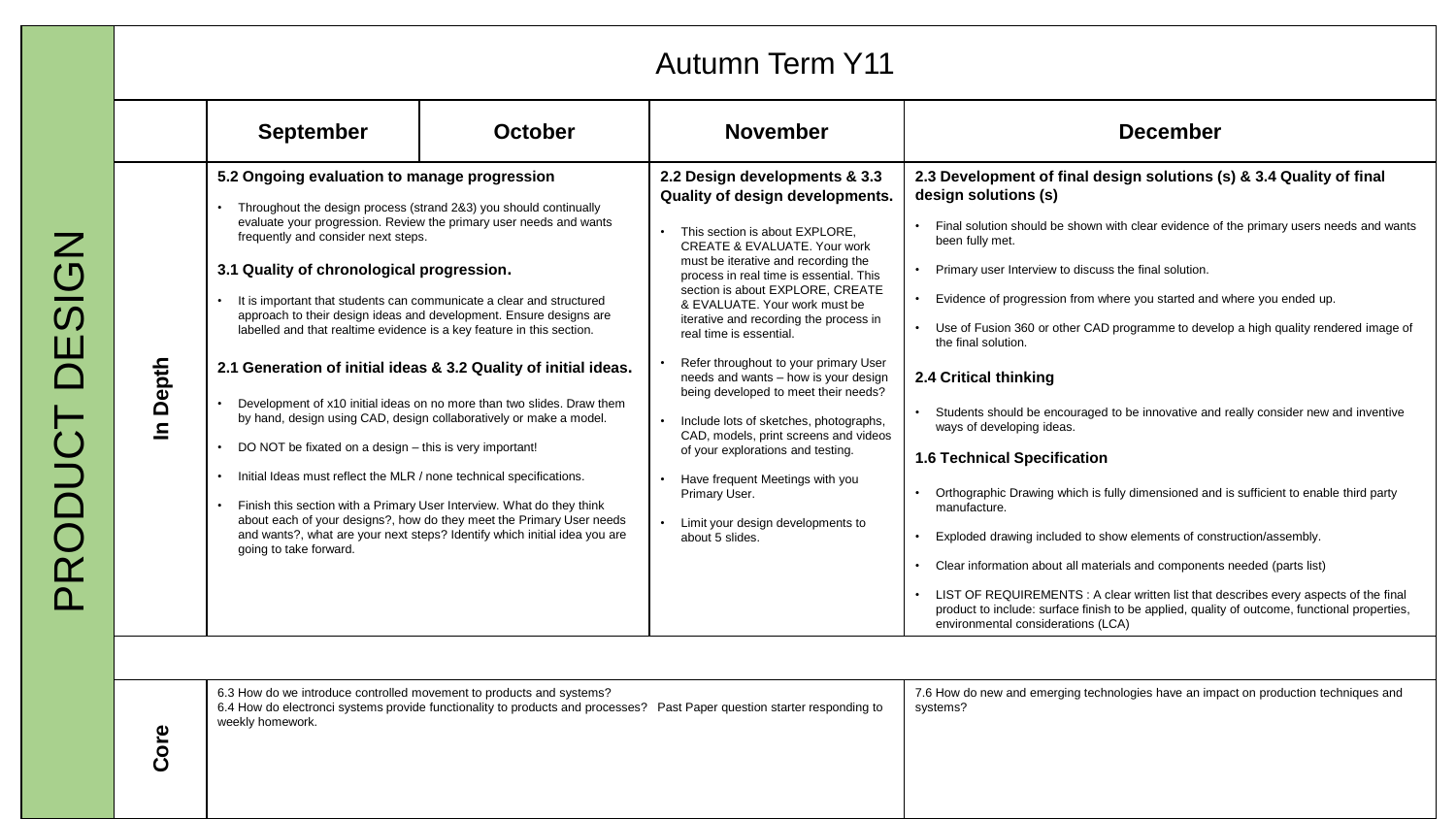# Spring Term Y11

|                       | January                                                                                                                                                                                                                                                                                                                                                                                                                                                                                                                                               | <b>February</b>                                                                                                                                                                                                                                                                                                                                                                                                                                                                                                                                                                                                                                                                                                                                                                                                                                                                                                                                                                                                                                                                                                                                                                                                                                       | <b>March</b>                                                                                                                                                                                                                                                                                                                                                                                                                                                                                                                                                                                                                                                                                                                                                                                                                                                                                                                                                                                                                                                                                                                                                                                                                                                                                                                        | <b>April</b> |
|-----------------------|-------------------------------------------------------------------------------------------------------------------------------------------------------------------------------------------------------------------------------------------------------------------------------------------------------------------------------------------------------------------------------------------------------------------------------------------------------------------------------------------------------------------------------------------------------|-------------------------------------------------------------------------------------------------------------------------------------------------------------------------------------------------------------------------------------------------------------------------------------------------------------------------------------------------------------------------------------------------------------------------------------------------------------------------------------------------------------------------------------------------------------------------------------------------------------------------------------------------------------------------------------------------------------------------------------------------------------------------------------------------------------------------------------------------------------------------------------------------------------------------------------------------------------------------------------------------------------------------------------------------------------------------------------------------------------------------------------------------------------------------------------------------------------------------------------------------------|-------------------------------------------------------------------------------------------------------------------------------------------------------------------------------------------------------------------------------------------------------------------------------------------------------------------------------------------------------------------------------------------------------------------------------------------------------------------------------------------------------------------------------------------------------------------------------------------------------------------------------------------------------------------------------------------------------------------------------------------------------------------------------------------------------------------------------------------------------------------------------------------------------------------------------------------------------------------------------------------------------------------------------------------------------------------------------------------------------------------------------------------------------------------------------------------------------------------------------------------------------------------------------------------------------------------------------------|--------------|
| Depth<br>$\mathbf{a}$ | 4.1 Quality of Planning for Making the<br>final Prototype(s)<br>• For every aspect of the product there should<br>be a clear plan for making. Try to demonstrate<br>various methods of planning from grids<br>(shown) and flowcharts. Build into your<br>planning QC (quality control) methods e.g.<br>templates, jigs, moulds. It is also important that<br>you includes H&S an time management.<br>Link your technical specification to this plan for<br>making - how have you 'planned the making'<br>to meet all of the technical specifications? | 4.2 Quality of Final Prototypes (s)<br>4.3 Use of Specialist Techniques &<br><b>Processes</b><br>4.4 Use of specialist tools and<br>equipment.<br>Photographic evidence of the manufacturing<br>process with supporting annotation of<br>quality control methods, materials and<br>manufacturing processes.<br>Ensure that technical vocabulary is<br>highlighted where used.<br>Photographic evidence of manufacturing<br>processes with you in the pictures would be<br>advised.<br>Where have you used CAD CAM and why<br>did you use it?<br>4.5 Viability of the Final Prototypes<br>The final product needs to be compared to<br>the technical specification. Ensure that all<br>annotation includes point & justification.<br>Interview with the primary user and other<br>stakeholders to determine how marketable<br>the final prototype would be.<br>Primary user / stakeholder and personal<br>comments of how the product could be<br>developed further to make it more<br>marketable.<br>Marketability MUST be a key feature and<br>students should look for various<br>opportunities to determine how saleable<br>their product would be. This is where critical<br>thinking could come into the project again.<br>STRAND <sub>2.4</sub> | 5.3 Feasibility of the final prototype(s)<br>The final product needs to be fully tested in its<br>intended environment. Video footage and<br>photographs should be used to support this.<br>An interview with the primary user and other<br>stakeholders to discuss the final product should be<br>included.<br>General public survey and involvement at the Design<br>Technology exhibition MUST be included in this<br>section. All results and comments should be shown.<br>Other testing to be conducted e.g. drop test, water<br>splash, repeat stress tests.<br>Students should brainstorm what type of testing would<br>be appropriate for their project and evaluate why.<br>5.4 Evaluation of the final prototype<br>The final evaluation should include in-depth and<br>justifiable strengths and weaknesses and not<br>superficial, personal statements. E.g. my primary user<br>said that  Or I tested my product and found out<br>that $\dots$<br>Modifications should be as a result of dialogue with<br>primary users, stakeholders and the general public.<br>Again, all improvements should be justified. Further<br>drawings, models and CAD could be used here.<br>Design optimisation - this is an analysis of if the<br>modifications were made, how would this impact on<br>the marketability of the product. |              |

PRODUCT DESIGN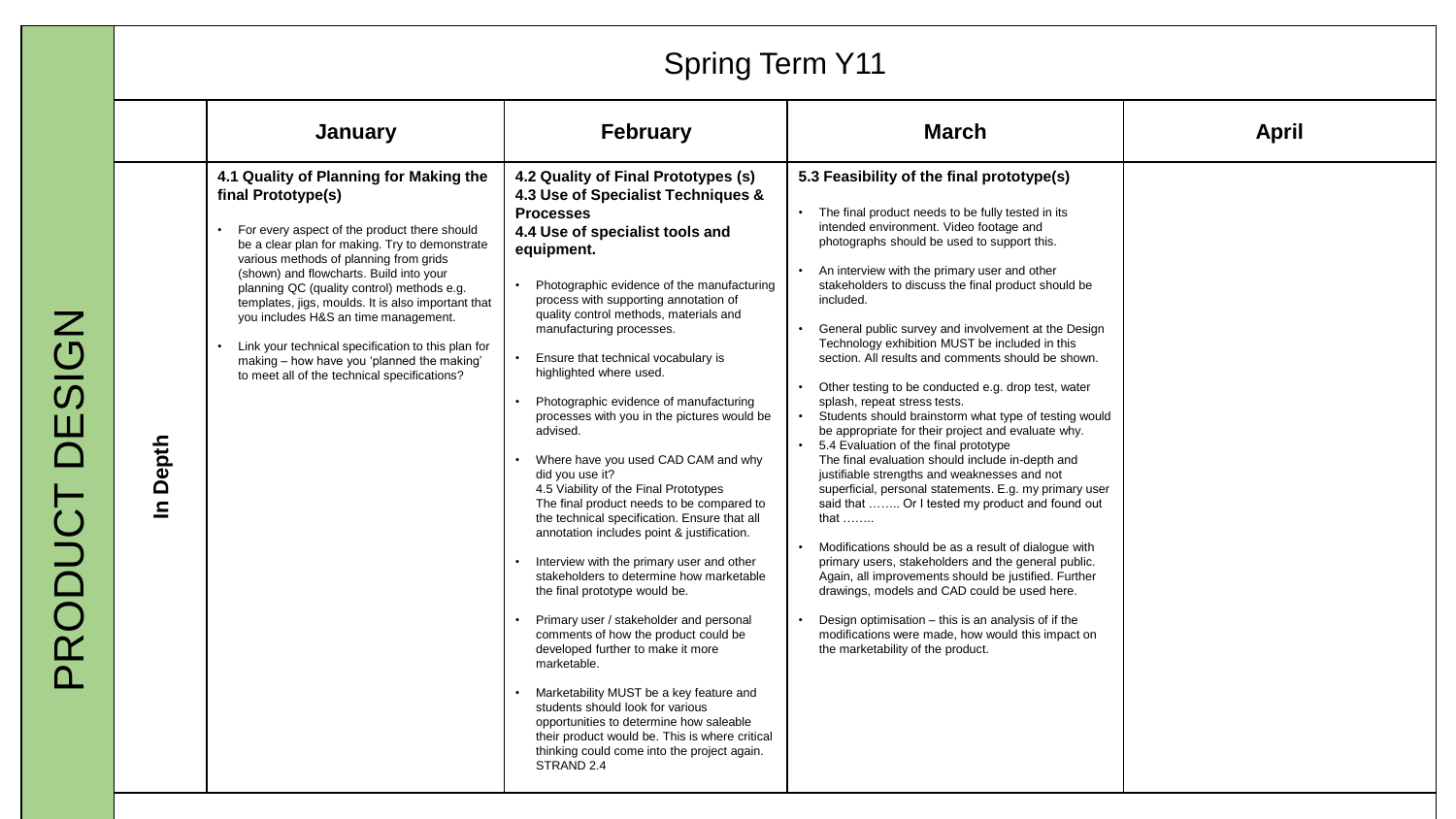|                          | <b>Summer Term Y11</b> |            |      |  |  |  |  |
|--------------------------|------------------------|------------|------|--|--|--|--|
|                          |                        | <b>May</b> | June |  |  |  |  |
| <b>DESIGN</b><br>PRODUCT | In Depth               |            |      |  |  |  |  |
|                          |                        |            |      |  |  |  |  |
|                          | Core                   |            |      |  |  |  |  |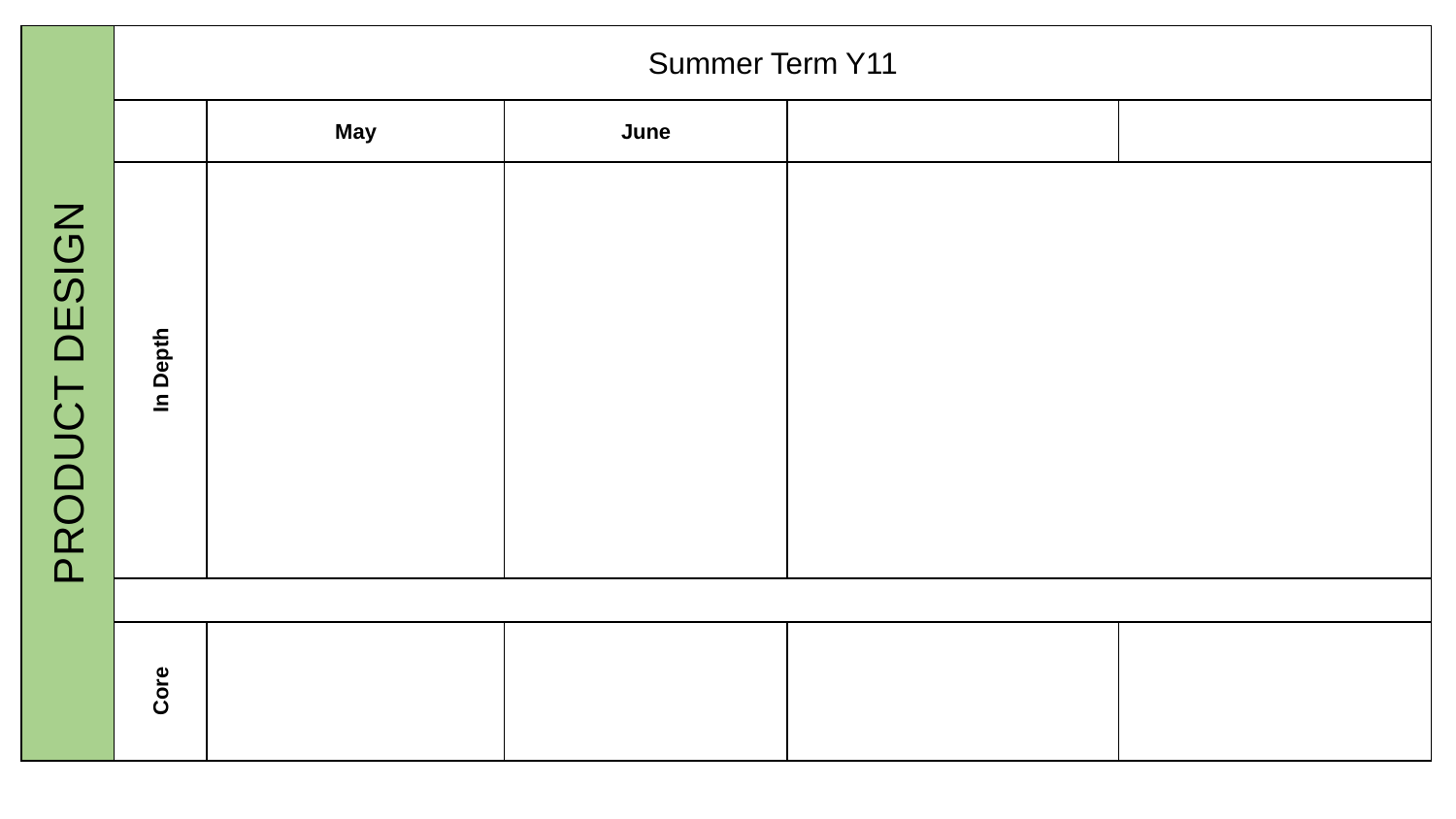|                                                         |            |                                                                                                                                                                                                                                                                                                                                                                                                                                                                                                                                                                                                                                                                                                                                                                                                                                                                                                                                                                                                                                                                                                                                                                                                                                                                                                                                                                                                                                                                                                                                                                | <b>Autumn Term Y10</b>                                                                              |                                                                                              |                                                                                                |
|---------------------------------------------------------|------------|----------------------------------------------------------------------------------------------------------------------------------------------------------------------------------------------------------------------------------------------------------------------------------------------------------------------------------------------------------------------------------------------------------------------------------------------------------------------------------------------------------------------------------------------------------------------------------------------------------------------------------------------------------------------------------------------------------------------------------------------------------------------------------------------------------------------------------------------------------------------------------------------------------------------------------------------------------------------------------------------------------------------------------------------------------------------------------------------------------------------------------------------------------------------------------------------------------------------------------------------------------------------------------------------------------------------------------------------------------------------------------------------------------------------------------------------------------------------------------------------------------------------------------------------------------------|-----------------------------------------------------------------------------------------------------|----------------------------------------------------------------------------------------------|------------------------------------------------------------------------------------------------|
|                                                         |            | <b>September</b>                                                                                                                                                                                                                                                                                                                                                                                                                                                                                                                                                                                                                                                                                                                                                                                                                                                                                                                                                                                                                                                                                                                                                                                                                                                                                                                                                                                                                                                                                                                                               | <b>October</b>                                                                                      | <b>November</b>                                                                              | <b>December</b>                                                                                |
| ひ<br>RIN<br>$\mathbf{\Pi}$<br>NGINEI<br>Ш<br><b>NO2</b> | Depth<br>드 | <b>Overview: PCB Design, Manufacture and Construction</b><br>and NEA. Students will be required to complete a variety of practical application methods, as well as<br>exam style, knowledge based questioning.<br>Summative assessment: Students will design, manufacture and house a dedicated circuit.<br><b>BIG QUESTIONS</b><br>1. How do sensors respond to a variety of inputs?<br>2. How are devices used to produce a range of outputs?<br>3. What are the working properties of electronic components?<br>4. What mathematical equations are used for electronic systems and components?<br>5. What manufacturing and disposal methods are used within electronic products?<br>6. How do we use Ohms law formula to calculate the relationship between voltage, current and<br>resistance?<br><b>SMALL QUESTIONS</b><br>1. What defines a digital and an analogue sensor?<br>2. What different types of switch sensors exist and how do we use them?<br>3. What is a light sensor and how is a light dependent resistor used?<br>4. How and why is an infra-red sensor used?<br>5. How are speakers and buzzers used within electronic products?<br>6. What is the relationship between motors and drivers, and how are they implemented?<br>7. How do we calculate the power dissipate across a resistor?<br>8. How do we use Photo-etching to create a printed circuit board?<br>9. How is PCB isolation routing used to create a printed circuit board?<br>10. What is pick-and-place PCB manufacture?<br>11. What is meant by the WEEE directive? | Students will learn about the various standardised components, which will prepare them for the exam |                                                                                              |                                                                                                |
|                                                         |            |                                                                                                                                                                                                                                                                                                                                                                                                                                                                                                                                                                                                                                                                                                                                                                                                                                                                                                                                                                                                                                                                                                                                                                                                                                                                                                                                                                                                                                                                                                                                                                |                                                                                                     |                                                                                              |                                                                                                |
|                                                         | Core       | 1.1 How can exploring the context a design<br>solution is intended for inform decisions and<br>outcomes?<br>1.2 Why is usability an important consideration<br>when designing prototypes?                                                                                                                                                                                                                                                                                                                                                                                                                                                                                                                                                                                                                                                                                                                                                                                                                                                                                                                                                                                                                                                                                                                                                                                                                                                                                                                                                                      | 2.1 What are the opportunities and constraints<br>that influence design and making requirements?    | 2.2 How do developments in Design and Technology<br>influence design decisions and practice? | 3.1 What are the impacts of new and emerging<br>technologies when developing design solutions? |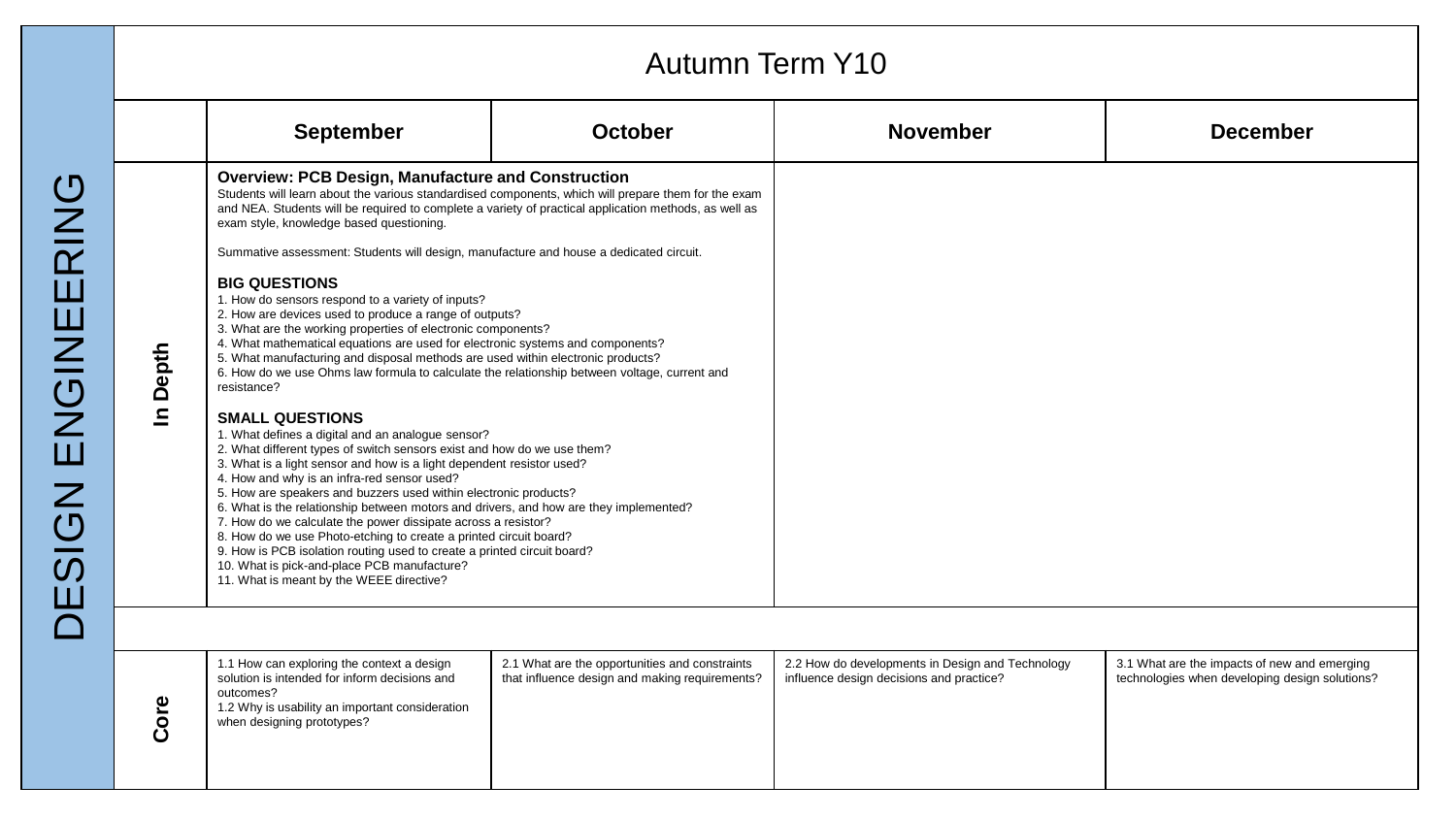|                                                                                                                                |                                                                                                                                                                                                                                                                                                                                                                                                                        | <b>Spring Term Y10</b>                                                                                                                                                                                                                                                                                                                                                                                                                                                                                                                                                                                                                                                                                                                                                                                                                                                                                                                                                                                                                                                                                                                                                                                                                                                                                                                                                                                                                                   |                 |                                                                                                                                                                                                                                                                                                                                                                                                                                                                                                                                                                                                                                                                                                                                                                                                                                                                                                                                                                                                                                                                                                                                                                                                                                                                                                                                                                                                                                                |                                                                                                                                                                                                                                                                                                                                                                  |  |
|--------------------------------------------------------------------------------------------------------------------------------|------------------------------------------------------------------------------------------------------------------------------------------------------------------------------------------------------------------------------------------------------------------------------------------------------------------------------------------------------------------------------------------------------------------------|----------------------------------------------------------------------------------------------------------------------------------------------------------------------------------------------------------------------------------------------------------------------------------------------------------------------------------------------------------------------------------------------------------------------------------------------------------------------------------------------------------------------------------------------------------------------------------------------------------------------------------------------------------------------------------------------------------------------------------------------------------------------------------------------------------------------------------------------------------------------------------------------------------------------------------------------------------------------------------------------------------------------------------------------------------------------------------------------------------------------------------------------------------------------------------------------------------------------------------------------------------------------------------------------------------------------------------------------------------------------------------------------------------------------------------------------------------|-----------------|------------------------------------------------------------------------------------------------------------------------------------------------------------------------------------------------------------------------------------------------------------------------------------------------------------------------------------------------------------------------------------------------------------------------------------------------------------------------------------------------------------------------------------------------------------------------------------------------------------------------------------------------------------------------------------------------------------------------------------------------------------------------------------------------------------------------------------------------------------------------------------------------------------------------------------------------------------------------------------------------------------------------------------------------------------------------------------------------------------------------------------------------------------------------------------------------------------------------------------------------------------------------------------------------------------------------------------------------------------------------------------------------------------------------------------------------|------------------------------------------------------------------------------------------------------------------------------------------------------------------------------------------------------------------------------------------------------------------------------------------------------------------------------------------------------------------|--|
| <u>(၂</u><br><b>NIS</b><br>Ш<br><b>ZUGIN</b><br>$\mathsf{Z}% _{M_{1},M_{2}}^{\alpha,\beta}(\mathbb{R}^{N})$<br><u>(၂</u><br>(၃ |                                                                                                                                                                                                                                                                                                                                                                                                                        | January                                                                                                                                                                                                                                                                                                                                                                                                                                                                                                                                                                                                                                                                                                                                                                                                                                                                                                                                                                                                                                                                                                                                                                                                                                                                                                                                                                                                                                                  | <b>February</b> | <b>March</b>                                                                                                                                                                                                                                                                                                                                                                                                                                                                                                                                                                                                                                                                                                                                                                                                                                                                                                                                                                                                                                                                                                                                                                                                                                                                                                                                                                                                                                   | <b>April</b>                                                                                                                                                                                                                                                                                                                                                     |  |
|                                                                                                                                | Depth<br>$\mathbf{a}$                                                                                                                                                                                                                                                                                                                                                                                                  | <b>OVERVIEW: Manufacturing Processes &amp; Techniques (Prototyping)</b><br>Students will learn about different prototyping materials and processes. They will be required to<br>complete various activities that should prepare them for examiantion styled questioning and practical<br>applications.<br>Summative Assessment: To design and prototype a hand gel bottle bottle.<br><b>BIG QUESTIONS</b><br>1. How can materials and processes be used to make iterative models?<br>2. How can materials be manipulated and joined in different ways in a workshop environment when<br>making final prototypes<br>3. How do designers and manufacturers ensure accuracy when making prototypes and products?<br>What materials are commonly used by professionals when making models?<br><b>SMALL QUESTIONS</b><br>1. How can modelling materials be cut to size?<br>2. How can modelling materials be manipulated?<br>3. What adhesives can be used to join similar and dissimilar modelling materials?<br>4. What is the difference between a model and a prototype?<br>5. What is meant by rapid prototyping?<br>6. How do you use image creation and manipulation software to communicate your ideas?<br>7. What methods of digital manufacturing do professionals use when making modelling and<br>prototyping?<br>8. What is CAD, CAM and CAE?<br>9. Why is the study of anthropometrics and ergonomics important when modelling and prototyping? |                 | <b>OVERVIEW: Designing &amp; Communication Skills Students will develop their</b><br>designing and communication skills both by hand and using CAD.<br>Summative assessment : Students will be required to demonstrate their understanding of various perspective<br>drawing techniques in an end of unit test.<br><b>BIG QUESTIONS</b><br>1. How are design solutions communicated to demonstrate their suitability?<br>2. How is CAD used to communicate design intentions?<br>3. What forms of graphical communication diagrams can be used to communicate manufacturing processes?<br><b>SMALL QUESTIONS</b><br>1. What is the difference between 2d and 3d sketching?<br>2. What is meant by the word perspective?<br>3. What is a vanishing point?<br>4. What is oblique?<br>5. What is isometric?<br>6. What is thick and thin line technique and how can it enhance a drawing?<br>7.<br>What is single and two point perspective?<br>8. How are technical drawing board used correctly?<br>9. What geometry equipment is used when developing technical styled drawings?<br>10.<br>What are circles and ellipses?<br>11. What is an orthorgarphic drawing?<br>12. Whtat is an exploded drawing?<br>13. What is a flowchart and how can they be designed to achieve quality control.<br>14.<br>What is an open loop and closed loop system?<br>15. What 2d and 3d CAD software is availble and how can it be used to communicate ideas? |                                                                                                                                                                                                                                                                                                                                                                  |  |
|                                                                                                                                | unit 4 - Designing & Communication Skills<br>4.1 How can design solutions be communicated<br>Students should learn about sketching in 2d,<br>to demonstrate their suitability to a third party?<br>Oblique, Isometric, Single Point Perspective,<br>• clear 2D and 3D sketches with notes<br>Core<br>Two Point Perspective and the application of<br>• sketch modelling<br>rendering in colour.<br>• exploded drawings |                                                                                                                                                                                                                                                                                                                                                                                                                                                                                                                                                                                                                                                                                                                                                                                                                                                                                                                                                                                                                                                                                                                                                                                                                                                                                                                                                                                                                                                          |                 | 4.1 How can design solutions be communicated to<br>demonstrate their suitability to a third party?<br><b>Mathematical Modelling</b><br><b>Flowcharts</b><br>User Centred Design<br><b>Mathematical Modelling</b><br>flow charts of the manufacturing processes used in<br>pencil storage project could be taught here for Pd groups                                                                                                                                                                                                                                                                                                                                                                                                                                                                                                                                                                                                                                                                                                                                                                                                                                                                                                                                                                                                                                                                                                            | 5.1 What are the main categories of materials<br>available to designers when developing design<br>solutions?<br>NB. There is a broad variety of materials for students<br>to learn in this section and may also be addressed<br>throughout the NEA. It is important that students<br>focus on applying their knowledge of materials to<br>examination questions. |  |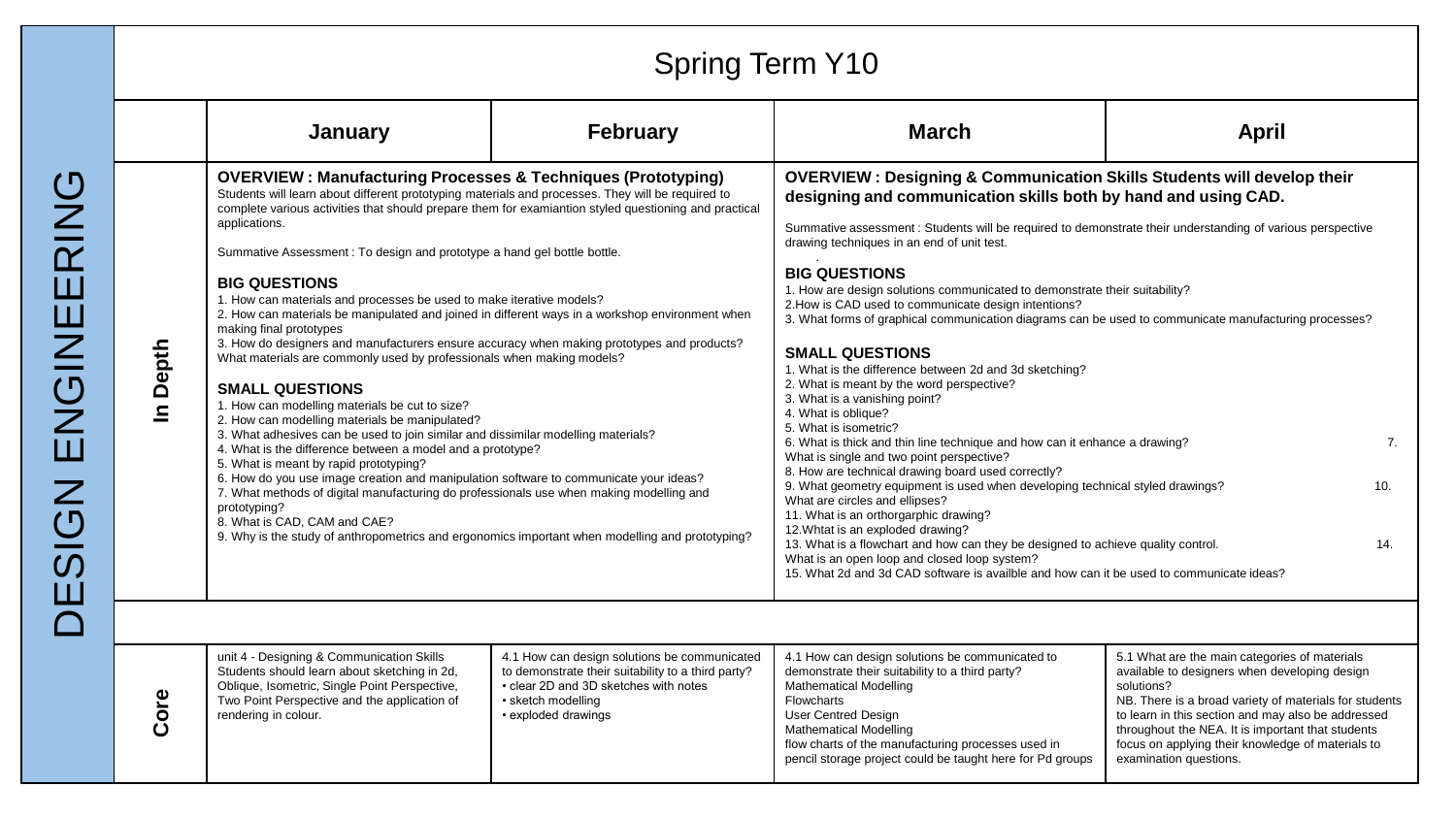#### Summer Term Y10

| <b>OUIIIIIIEI IEIIII I IV</b> |                                                                                                                                                                                                                                                                                                                                                                  |                                                                                                                                                                                                                                                                                                                                                                                                                                                                                                                                                                                                                                                                                                                                                                                                                                                                                                                                                                                                                                                                                                                                                       |                                                                                                                                                                                                                                                                                                                                                                                                                                                                                                                                                                                                                                                                                                                                                                                                                                                                                                                                                                                                                                                                                                                                                                                                                                                                                                                                                                     |  |  |
|-------------------------------|------------------------------------------------------------------------------------------------------------------------------------------------------------------------------------------------------------------------------------------------------------------------------------------------------------------------------------------------------------------|-------------------------------------------------------------------------------------------------------------------------------------------------------------------------------------------------------------------------------------------------------------------------------------------------------------------------------------------------------------------------------------------------------------------------------------------------------------------------------------------------------------------------------------------------------------------------------------------------------------------------------------------------------------------------------------------------------------------------------------------------------------------------------------------------------------------------------------------------------------------------------------------------------------------------------------------------------------------------------------------------------------------------------------------------------------------------------------------------------------------------------------------------------|---------------------------------------------------------------------------------------------------------------------------------------------------------------------------------------------------------------------------------------------------------------------------------------------------------------------------------------------------------------------------------------------------------------------------------------------------------------------------------------------------------------------------------------------------------------------------------------------------------------------------------------------------------------------------------------------------------------------------------------------------------------------------------------------------------------------------------------------------------------------------------------------------------------------------------------------------------------------------------------------------------------------------------------------------------------------------------------------------------------------------------------------------------------------------------------------------------------------------------------------------------------------------------------------------------------------------------------------------------------------|--|--|
|                               | May                                                                                                                                                                                                                                                                                                                                                              | June                                                                                                                                                                                                                                                                                                                                                                                                                                                                                                                                                                                                                                                                                                                                                                                                                                                                                                                                                                                                                                                                                                                                                  | July                                                                                                                                                                                                                                                                                                                                                                                                                                                                                                                                                                                                                                                                                                                                                                                                                                                                                                                                                                                                                                                                                                                                                                                                                                                                                                                                                                |  |  |
| In Depth                      |                                                                                                                                                                                                                                                                                                                                                                  | 1.1 Investigations of the Context<br>X3 Contextual statements provided by the examination board.<br>X3 brainstorms - done individually and collaboratively.<br>X3 images to enhance the visual element for each of the contextual<br>statements.<br>Written analysis of the three contexts that suggests which is to be taken<br>forward.<br>1.2 Design Brief<br>Identify a range of design problems within the chosen contextual<br>statement.<br>Produce a written brief that is concise and sets the tone of the project.<br>Identified a primary user and other stakeholders.<br>1.3 Investigations of users and stakeholder needs and<br>wants and the outlining of stakeholder requirements (non<br>technical specification)<br>Produce a detailed profile of the primary user that includes a photograph<br>and character profile.<br>A list of primary user and other stakeholders needs and wants for the<br>product.<br>A questionnaire intended to identify the most important key features that<br>the primary users wants you to include in the final design.<br>Produce a conclusive list of key features (non-technical specification) | 1.4 Investigations of Existing Products and Design<br>Practices.<br>Identify a range of existing products and evaluate the positive and<br>negative features. (both primary and secondary). For higher marks try<br>to include a product disassembly (page 339 of text book)<br>Summarise the key features of the existing products in the form of a<br>analysis chart (page 338 of text book) Add this information to the non<br>technical specification.<br>1.5 Exploration of materials and possible technical<br>requirements.<br>Suggest a range of materials that you have identified as been potentially<br>suitable for your project. Support your suggestion with data. Include<br>material characteristics and properties. Refer to lessons in Y10.<br>1.6 Non Technical Specification.<br>This section should finish with the student producing a list of agreed<br>primary user needs and wants that have been identified from all<br>aspects of the exploration. This will be used to control the<br>development of initial design ideas.<br>5.1 Analysis and evaluation of primary and/or<br>secondary sources<br>Analysis and evaluation of primary and/or secondary sources - It is<br>essential that you analyse the information you collect throughout the<br>project. How impactful are your explorations and how will they move<br>you forward? |  |  |
| Core                          | 5.1 What are the main categories of materials<br>available to designers when developing design<br>solutions?<br>NB. There is a broad variety of materials for students<br>to learn in this section and may also be addressed<br>throughout the NEA. It is important that students focus<br>on applying their knowledge of materials to<br>examination questions. | 5.2 What factors are important to consider when selecting appropriate<br>materials and/or system components when designing?<br>a. The characteristic properties of the main categories of materials<br>· density, strength, hardness, durability, strength to weight ratio,<br>stiffness, elasticity, impact resistance, plasticity, corrosive<br>resistance to chemicals and weather, flammability, absorbency,<br>thermal and electrical conductivity.                                                                                                                                                                                                                                                                                                                                                                                                                                                                                                                                                                                                                                                                                              | b. The physical and working properties of specific materials and/or<br>system components, with consideration of:<br>i. how easy they are to work with<br>ii. how well they fulfil the required functions of products in<br>different contexts.<br>c.<br>Other factors that influence the selection of materials and/or<br>components, including;<br>i. required functionality of the design solution<br>ii. aesthetic attributes<br>iii. environmental considerations<br>iv. availability and cost of stock forms<br>v. social, cultural and ethical considerations                                                                                                                                                                                                                                                                                                                                                                                                                                                                                                                                                                                                                                                                                                                                                                                                 |  |  |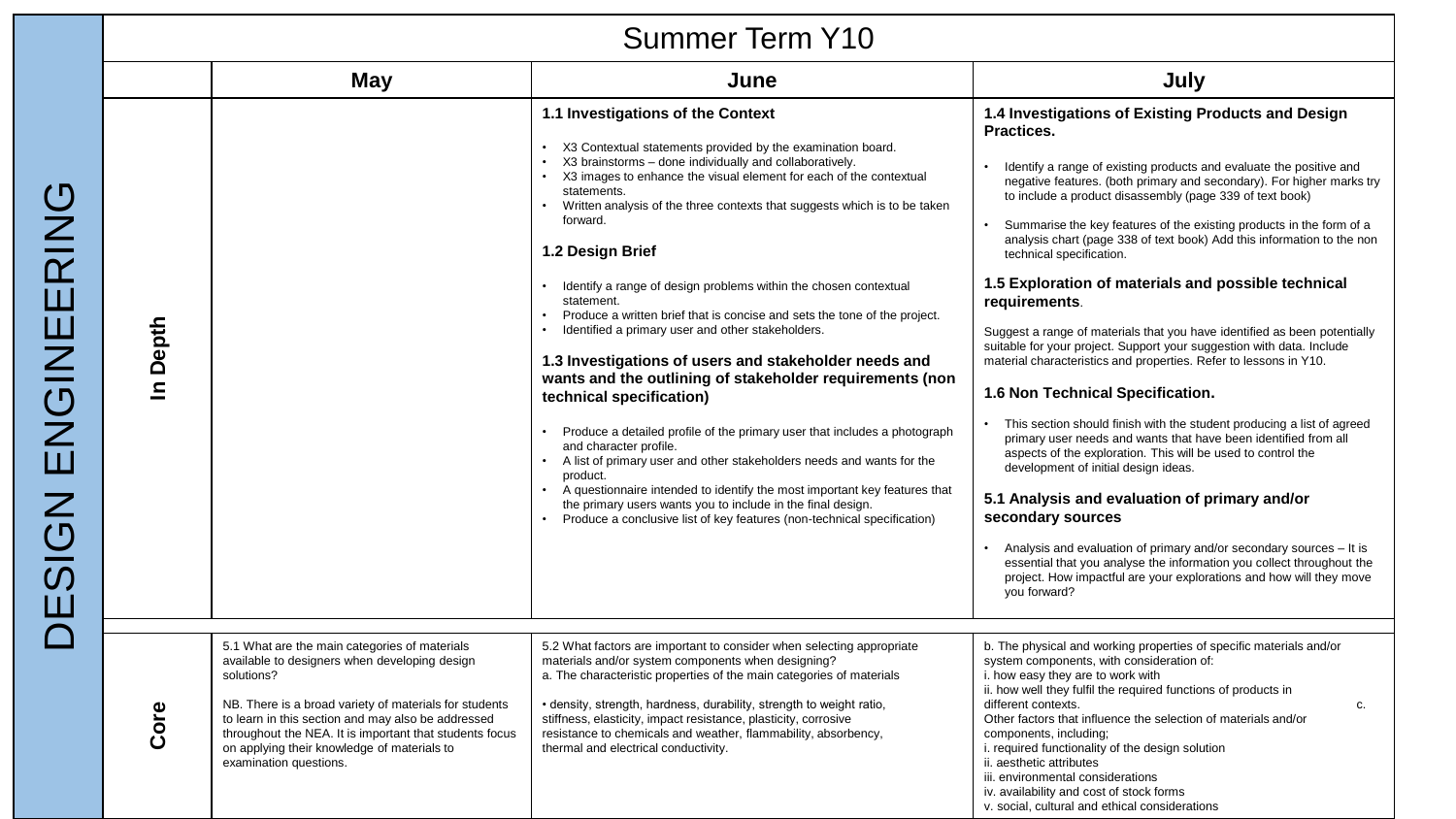| <b>Autumn Term Y11</b> |                                                                                                                                                                                                                                                                                                                                                                                                                                                                                                                                                                                                                                                                    |                                                                                                                                                                                                                                                                                                                                                                                                                                            |                                                                                                                                                                                                                                                                                                                                                                                                                                                                                                                                                                                                                                                                                                                                                     |                                                                                                                                                                                                                                                                                                                                                                                                                                                                                                                                                                                                                                                                                                                                                                                                                                                                                                                                                                                                                                                                                                                                                  |  |  |
|------------------------|--------------------------------------------------------------------------------------------------------------------------------------------------------------------------------------------------------------------------------------------------------------------------------------------------------------------------------------------------------------------------------------------------------------------------------------------------------------------------------------------------------------------------------------------------------------------------------------------------------------------------------------------------------------------|--------------------------------------------------------------------------------------------------------------------------------------------------------------------------------------------------------------------------------------------------------------------------------------------------------------------------------------------------------------------------------------------------------------------------------------------|-----------------------------------------------------------------------------------------------------------------------------------------------------------------------------------------------------------------------------------------------------------------------------------------------------------------------------------------------------------------------------------------------------------------------------------------------------------------------------------------------------------------------------------------------------------------------------------------------------------------------------------------------------------------------------------------------------------------------------------------------------|--------------------------------------------------------------------------------------------------------------------------------------------------------------------------------------------------------------------------------------------------------------------------------------------------------------------------------------------------------------------------------------------------------------------------------------------------------------------------------------------------------------------------------------------------------------------------------------------------------------------------------------------------------------------------------------------------------------------------------------------------------------------------------------------------------------------------------------------------------------------------------------------------------------------------------------------------------------------------------------------------------------------------------------------------------------------------------------------------------------------------------------------------|--|--|
|                        | <b>September</b>                                                                                                                                                                                                                                                                                                                                                                                                                                                                                                                                                                                                                                                   | <b>October</b>                                                                                                                                                                                                                                                                                                                                                                                                                             | <b>November</b>                                                                                                                                                                                                                                                                                                                                                                                                                                                                                                                                                                                                                                                                                                                                     | <b>December</b>                                                                                                                                                                                                                                                                                                                                                                                                                                                                                                                                                                                                                                                                                                                                                                                                                                                                                                                                                                                                                                                                                                                                  |  |  |
| In Depth               | 5.2 Ongoing evaluation to manage progression<br>Throughout the design process (strand 2&3) you should continually<br>frequently and consider next steps.<br>3.1 Quality of chronological progression.<br>It is important that students can communicate a clear and structured<br>labelled and that real time evidence is a key feature in this section.<br>by hand, design using CAD, design collaboratively or make a model.<br>DO NOT be fixated on a design - this is very important!<br>Initial Ideas must reflect the MLR / none technical specifications.<br>Finish this section with a Primary User Interview. What do they think<br>going to take forward. | evaluate your progression. Review the primary user needs and wants<br>approach to their design ideas and development. Ensure designs are<br>2.1 Generation of initial ideas & 3.2 Quality of initial ideas.<br>Development of x10 initial ideas on no more than two slides. Draw them<br>about each of your designs?, how do they meet the Primary User needs<br>and wants?, what are your next steps? Identify which initial idea you are | 2.2 Design developments & 3.3<br>Quality of design developments.<br>This section is about EXPLORE,<br><b>CREATE &amp; EVALUATE. Your work</b><br>must be iterative and recording the<br>process in real time is essential. This<br>section is about EXPLORE, CREATE<br>& EVALUATE. Your work must be<br>iterative and recording the process in<br>real time is essential.<br>Refer throughout to your primary User<br>$\bullet$<br>needs and wants - how is your design<br>being developed to meet their needs?<br>Include lots of sketches, photographs,<br>CAD, models, print screens and videos<br>of your explorations and testing.<br>Have frequent Meetings with you<br>Primary User.<br>Limit your design developments to<br>about 5 slides. | 2.3 Development of final design solutions (s) & 3.4 Quality of final<br>design solutions (s)<br>Final solution should be shown with clear evidence of the primary users needs and wants<br>been fully met.<br>Primary user Interview to discuss the final solution.<br>Evidence of progression from where you started and where you ended up.<br>• Use of Fusion 360 or other CAD programme to develop a high quality rendered image of<br>the final solution.<br>2.4 Critical thinking<br>Students should be encouraged to be innovative and really consider new and inventive<br>ways of developing ideas.<br><b>1.6 Technical Specification</b><br>Orthographic Drawing which is fully dimensioned and is sufficient to enable third party<br>manufacture.<br>Exploded drawing included to show elements of construction/assembly.<br>Clear information about all materials and components needed (parts list)<br>LIST OF REQUIREMENTS : A clear written list that describes every aspects of the final<br>product to include: surface finish to be applied, quality of outcome, functional properties,<br>environmental considerations (LCA) |  |  |
| စ<br>၁၀                | 6.3 How do we introduce controlled movement to products and systems?<br>weekly homework.                                                                                                                                                                                                                                                                                                                                                                                                                                                                                                                                                                           |                                                                                                                                                                                                                                                                                                                                                                                                                                            | 6.4 How do electronci systems provide functionality to products and processes? Past Paper question starter responding to                                                                                                                                                                                                                                                                                                                                                                                                                                                                                                                                                                                                                            | 7.6 How do new and emerging technologies have an impact on production techniques and<br>systems?                                                                                                                                                                                                                                                                                                                                                                                                                                                                                                                                                                                                                                                                                                                                                                                                                                                                                                                                                                                                                                                 |  |  |

DESIGN ENGINEERING DESIGN ENGINEERING

 $\breve{\mathbf{C}}$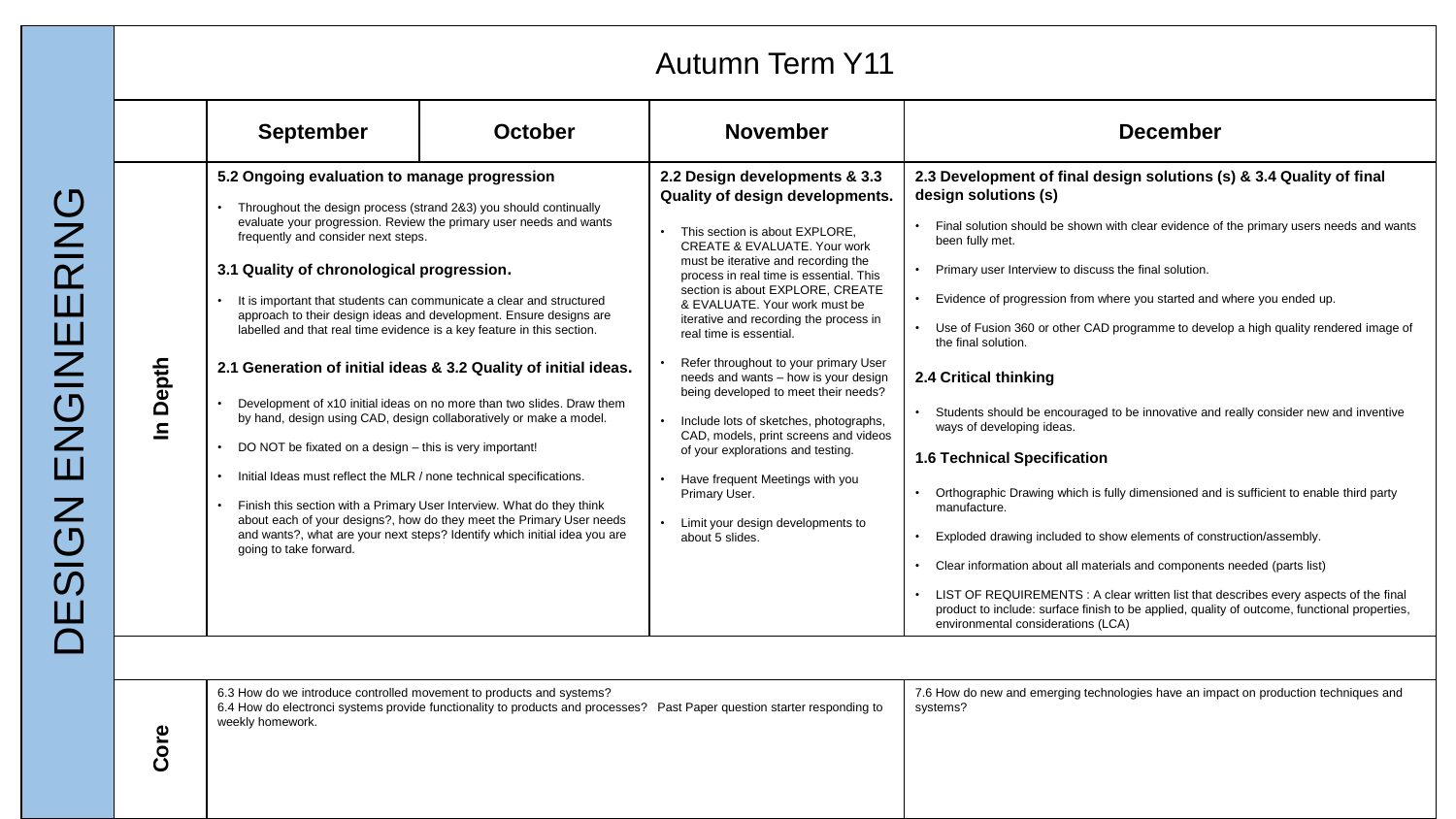# Spring Term Y11

|          | January                                                                                                                                                                                                                                                                                                                                                                                                                                                                                                                                             | <b>February</b>                                                                                                                                                                                                                                                                                                                                                                                                                                                                                                                                                                                                                                                                                                                                                                                                                                                                                                                                                                                                                                                                                                                                                                                                                          | <b>March</b>                                                                                                                                                                                                                                                                                                                                                                                                                                                                                                                                                                                                                                                                                                                                                                                                                                                                                                                                                                                                                                                                                                                                                                                                                                                                                                                         | April |
|----------|-----------------------------------------------------------------------------------------------------------------------------------------------------------------------------------------------------------------------------------------------------------------------------------------------------------------------------------------------------------------------------------------------------------------------------------------------------------------------------------------------------------------------------------------------------|------------------------------------------------------------------------------------------------------------------------------------------------------------------------------------------------------------------------------------------------------------------------------------------------------------------------------------------------------------------------------------------------------------------------------------------------------------------------------------------------------------------------------------------------------------------------------------------------------------------------------------------------------------------------------------------------------------------------------------------------------------------------------------------------------------------------------------------------------------------------------------------------------------------------------------------------------------------------------------------------------------------------------------------------------------------------------------------------------------------------------------------------------------------------------------------------------------------------------------------|--------------------------------------------------------------------------------------------------------------------------------------------------------------------------------------------------------------------------------------------------------------------------------------------------------------------------------------------------------------------------------------------------------------------------------------------------------------------------------------------------------------------------------------------------------------------------------------------------------------------------------------------------------------------------------------------------------------------------------------------------------------------------------------------------------------------------------------------------------------------------------------------------------------------------------------------------------------------------------------------------------------------------------------------------------------------------------------------------------------------------------------------------------------------------------------------------------------------------------------------------------------------------------------------------------------------------------------|-------|
| In Depth | 4.1 Quality of Planning for Making the<br>final Prototype(s)<br>For every aspect of the product there should<br>be a clear plan for making. Try to demonstrate<br>various methods of planning from grids<br>(shown) and flowcharts. Build into your<br>planning QC (quality control) methods e.g.<br>templates, jigs, moulds. It is also important that<br>you includes H&S an time management.<br>Link your technical specification to this plan for<br>making - how have you 'planned the making'<br>to meet all of the technical specifications? | 4.2 Quality of Final Prototypes (s)<br>4.3 Use of Specialist Techniques &<br><b>Processes</b><br>4.4 Use of specialist tools and equipment.<br>Photographic evidence of the manufacturing process<br>with supporting annotation of quality control methods,<br>materials and manufacturing processes.<br>Ensure that technical vocabulary is highlighted where<br>used.<br>Photographic evidence of manufacturing processes<br>with you in the pictures would be advised.<br>Where have you used CAD CAM and why did you use<br>$\bullet$<br>it?<br>4.5 Viability of the Final Prototypes<br>The final product needs to be compared to the<br>technical specification. Ensure that all annotation<br>includes point & justification.<br>Interview with the primary user and other stakeholders<br>to determine how marketable the final prototype would<br>be.<br>Primary user / stakeholder and personal comments of<br>how the product could be developed further to make it<br>more marketable.<br>Marketability MUST be a key feature and students<br>should look for various opportunities to determine how<br>saleable their product would be. This is where critical<br>thinking could come into the project again. STRAND<br>2.4 | 5.3 Feasibility of the final prototype(s)<br>The final product needs to be fully tested in its<br>intended environment. Video footage and<br>photographs should be used to support this.<br>An interview with the primary user and other<br>stakeholders to discuss the final product should be<br>included.<br>General public survey and involvement at the<br>Design Technology exhibition MUST be included<br>in this section. All results and comments should be<br>shown.<br>Other testing to be conducted e.g. drop test, water<br>splash, repeat stress tests.<br>Students should brainstorm what type of testing<br>would be appropriate for their project and evaluate<br>why.<br>5.4 Evaluation of the final prototype<br>The final evaluation should include in-depth and<br>justifiable strengths and weaknesses and not<br>superficial, personal statements. E.g. my primary<br>user said that  Or I tested my product and<br>found out that<br>Modifications should be as a result of dialogue<br>with primary users, stakeholders and the general<br>public. Again, all improvements should be justified.<br>Further drawings, models and CAD could be used<br>here.<br>Design optimisation - this is an analysis of if the<br>modifications were made, how would this impact<br>on the marketability of the product. |       |
|          |                                                                                                                                                                                                                                                                                                                                                                                                                                                                                                                                                     |                                                                                                                                                                                                                                                                                                                                                                                                                                                                                                                                                                                                                                                                                                                                                                                                                                                                                                                                                                                                                                                                                                                                                                                                                                          |                                                                                                                                                                                                                                                                                                                                                                                                                                                                                                                                                                                                                                                                                                                                                                                                                                                                                                                                                                                                                                                                                                                                                                                                                                                                                                                                      |       |
| Core     |                                                                                                                                                                                                                                                                                                                                                                                                                                                                                                                                                     |                                                                                                                                                                                                                                                                                                                                                                                                                                                                                                                                                                                                                                                                                                                                                                                                                                                                                                                                                                                                                                                                                                                                                                                                                                          |                                                                                                                                                                                                                                                                                                                                                                                                                                                                                                                                                                                                                                                                                                                                                                                                                                                                                                                                                                                                                                                                                                                                                                                                                                                                                                                                      |       |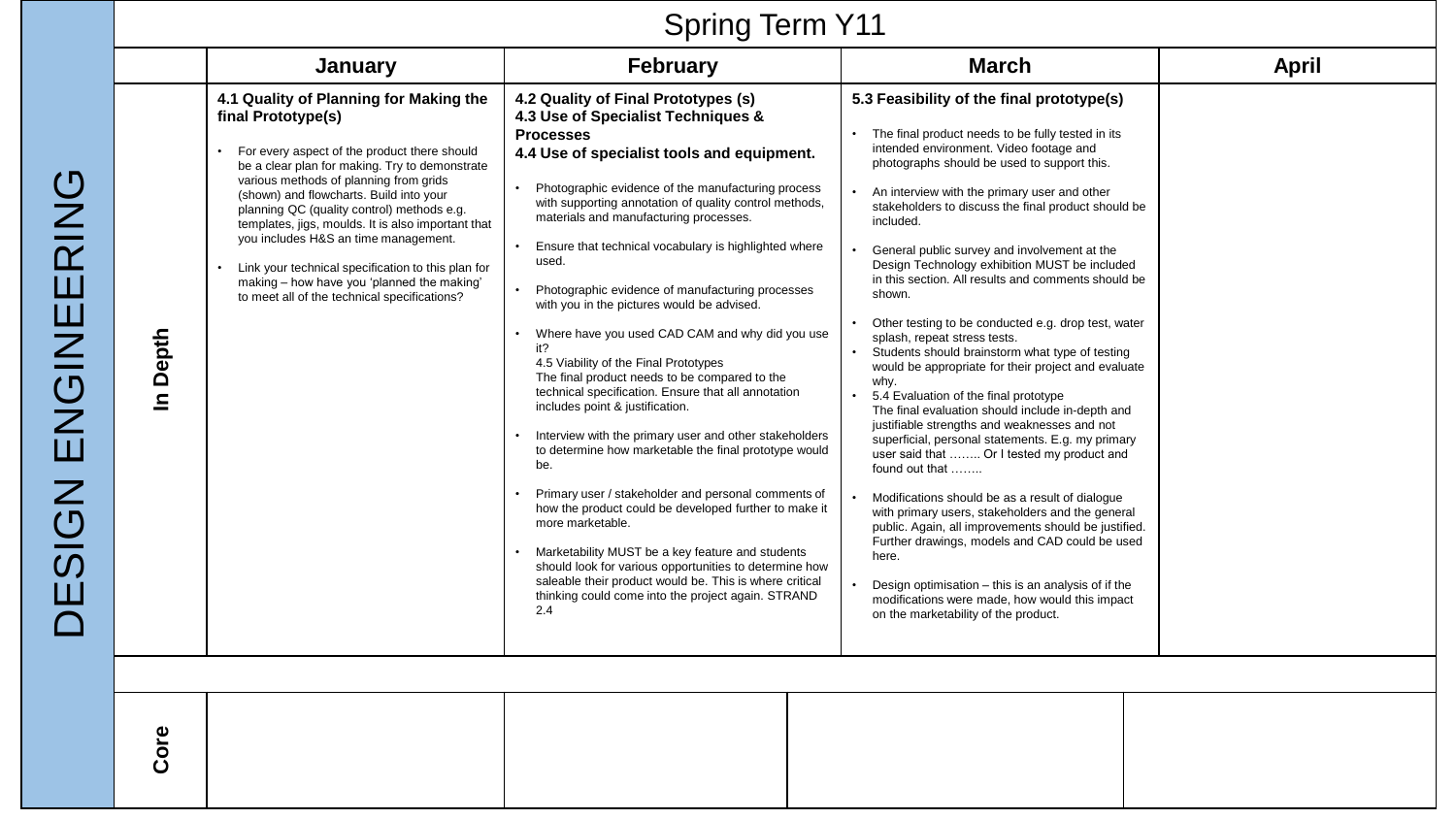|                       |          | <b>Summer Term Y11</b> |      |  |  |  |
|-----------------------|----------|------------------------|------|--|--|--|
|                       |          | <b>May</b>             | June |  |  |  |
| ENGINEERING<br>DESIGN | In Depth |                        |      |  |  |  |
|                       |          |                        |      |  |  |  |
|                       | Core     |                        |      |  |  |  |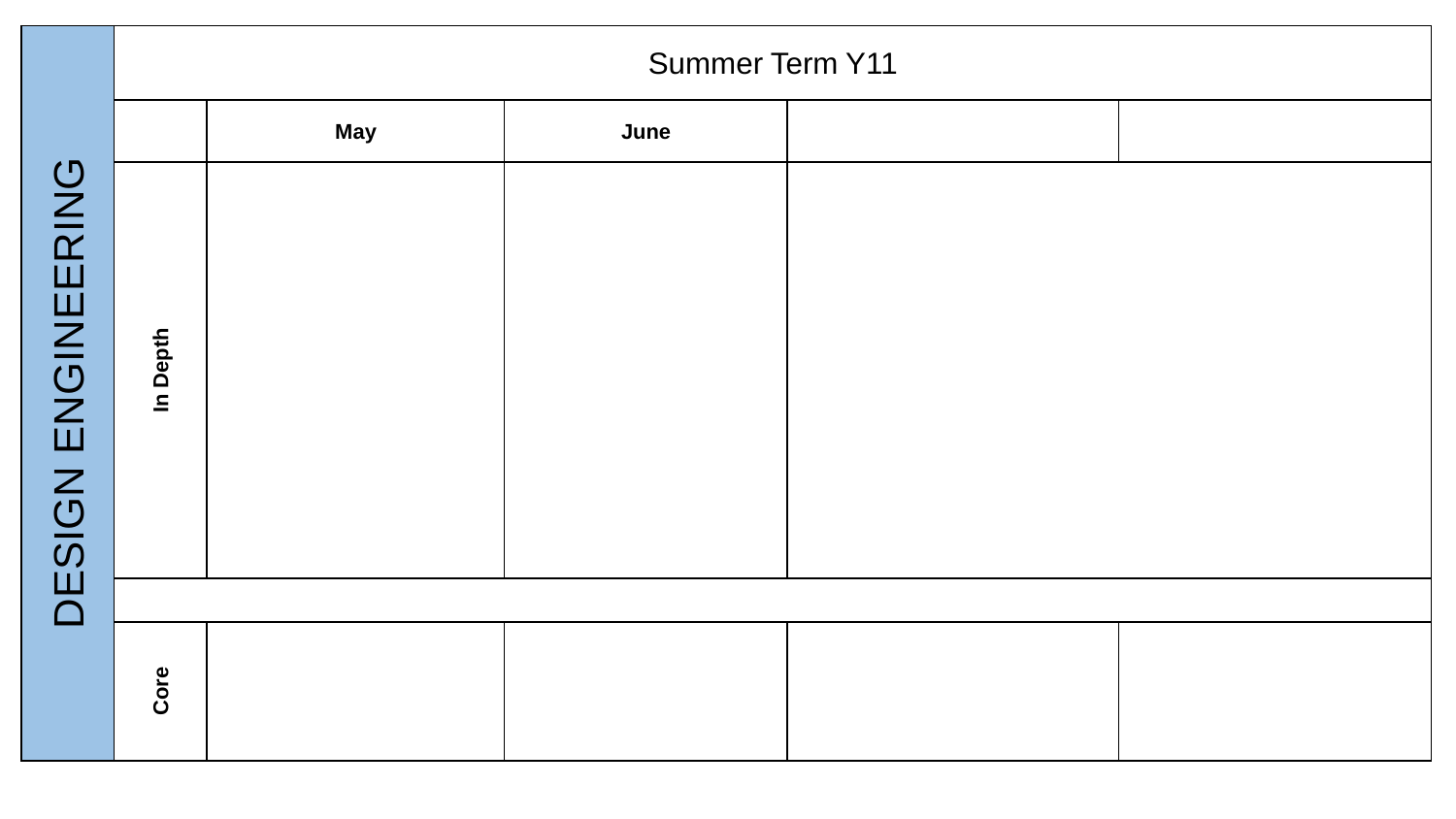### Autumn Term Y10

|          | <b>September</b>                                                                                                                                                                                                                                                                                                                                                                                                                                                                                                                                                                                                                                                                                                                                                                                                                                                                                                                                                                                                                                                                                                                                                                                                                                                                                                                                                                                                                                                                                                                                                                                                                                                             | <b>October</b> | <b>November</b>                                                                              | <b>December</b>                                                                                |
|----------|------------------------------------------------------------------------------------------------------------------------------------------------------------------------------------------------------------------------------------------------------------------------------------------------------------------------------------------------------------------------------------------------------------------------------------------------------------------------------------------------------------------------------------------------------------------------------------------------------------------------------------------------------------------------------------------------------------------------------------------------------------------------------------------------------------------------------------------------------------------------------------------------------------------------------------------------------------------------------------------------------------------------------------------------------------------------------------------------------------------------------------------------------------------------------------------------------------------------------------------------------------------------------------------------------------------------------------------------------------------------------------------------------------------------------------------------------------------------------------------------------------------------------------------------------------------------------------------------------------------------------------------------------------------------------|----------------|----------------------------------------------------------------------------------------------|------------------------------------------------------------------------------------------------|
| In Depth | <b>OVERVIEW: Manufacturing Processes &amp; Techniques (Prototyping)</b><br>Students will learn about different prototyping materials and processes. They will be required to<br>complete various activities that should prepare them for examiantion styled questioning and practical<br>applications.<br>Summative Assessment: To design and prototype a hand gel bottle bottle.<br><b>BIG QUESTIONS</b><br>1. How can materials and processes be used to make iterative models?<br>2. How can materials be manipulated and joined in different ways in a workshop environment when<br>making final prototypes<br>3. How do designers and manufacturers ensure accuracy when making prototypes and products?<br>What materials are commonly used by professionals when making models?<br><b>SMALL QUESTIONS</b><br>1. How can modelling materials be cut to size?<br>2. How can modelling materials be manipulated?<br>3. What adhesives can be used to join similar and dissimilar modelling materials?<br>4. What is the difference between a model and a prototype?<br>5. What is meant by rapid prototyping?<br>6. How do you use image creation and manipulation software to communicate your ideas?<br>7. What methods of digital manufacturing do professionals use when making modelling and<br>prototyping?<br>8. What is CAD, CAM and CAE?<br>9. Why is the study of anthropometrics and ergonomics important when modelling and prototyping?<br>1.1 How can exploring the context a design<br>2.1 What are the opportunities and constraints<br>solution is intended for inform decisions and<br>that influence design and making requirements?<br>$+ - - - - -$ |                | Photoshop - CAD                                                                              |                                                                                                |
|          |                                                                                                                                                                                                                                                                                                                                                                                                                                                                                                                                                                                                                                                                                                                                                                                                                                                                                                                                                                                                                                                                                                                                                                                                                                                                                                                                                                                                                                                                                                                                                                                                                                                                              |                | 2.2 How do developments in Design and Technology<br>influence design decisions and practice? | 3.1 What are the impacts of new and emerging<br>technologies when developing design solutions? |

| ω | 1.1 How can exploring the context a design<br>solution is intended for inform decisions and<br>outcomes?<br>1.2 Why is usability an important consideration<br>when designing prototypes? | 2.1 What are the opportunities and constraints<br>that influence design and making requirements? | 2.2 How do developments in Design and Technology<br>influence design decisions and practice? | 3.1 What are the impacts of new and emerging<br>technologies when developing design solutions? |
|---|-------------------------------------------------------------------------------------------------------------------------------------------------------------------------------------------|--------------------------------------------------------------------------------------------------|----------------------------------------------------------------------------------------------|------------------------------------------------------------------------------------------------|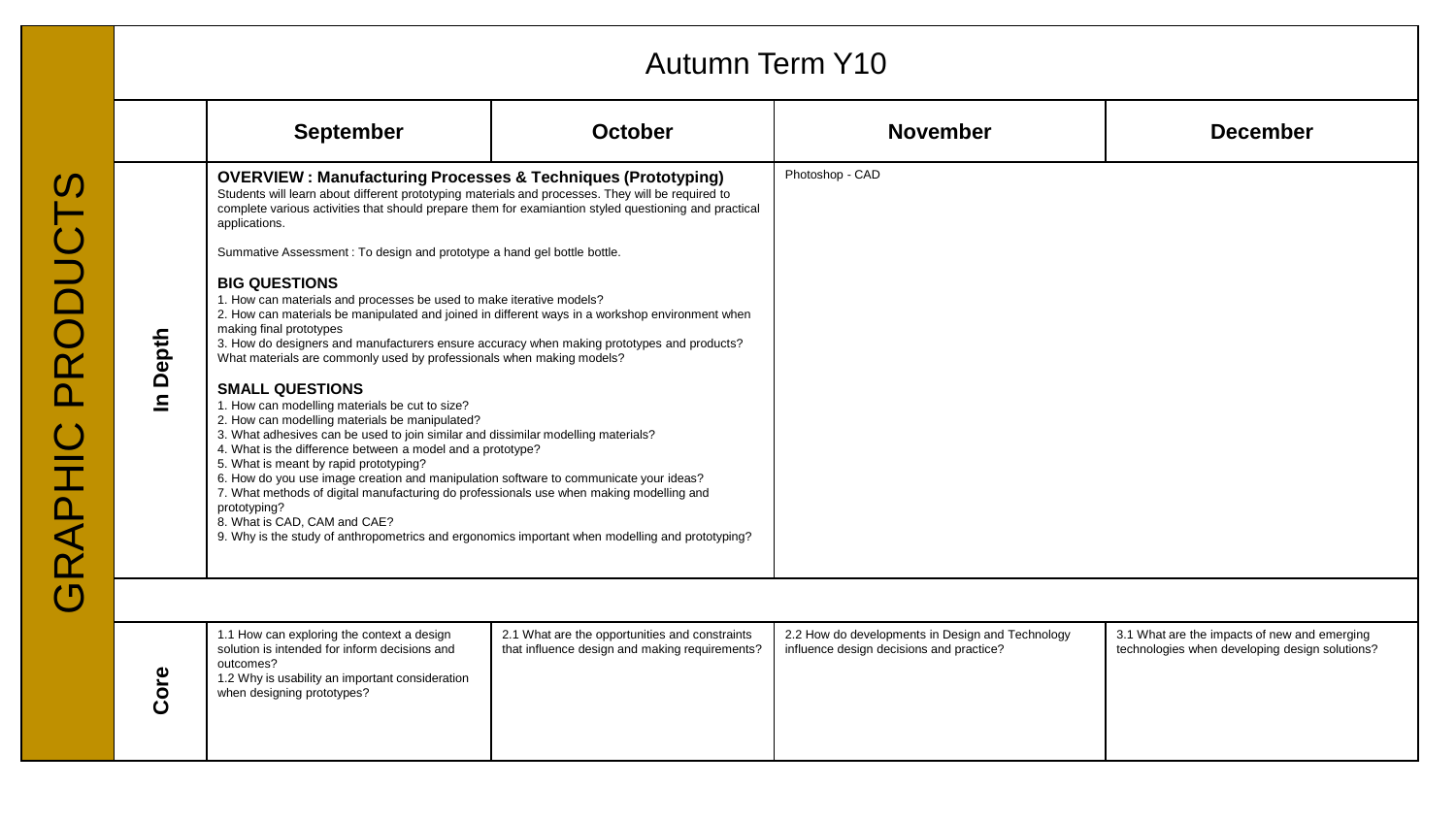|         | <b>Spring Term Y10</b>                                                                                                                                                                                                                                                                                                                                                                                                                                                                                                                                                                                                                                                                                                                                                                                                                      |                                                                                                                                                                                          |                                                                                                                                                                                                                                                                                                                                     |                                                                                                                                                                                                                                                                                                                                                                  |  |  |  |
|---------|---------------------------------------------------------------------------------------------------------------------------------------------------------------------------------------------------------------------------------------------------------------------------------------------------------------------------------------------------------------------------------------------------------------------------------------------------------------------------------------------------------------------------------------------------------------------------------------------------------------------------------------------------------------------------------------------------------------------------------------------------------------------------------------------------------------------------------------------|------------------------------------------------------------------------------------------------------------------------------------------------------------------------------------------|-------------------------------------------------------------------------------------------------------------------------------------------------------------------------------------------------------------------------------------------------------------------------------------------------------------------------------------|------------------------------------------------------------------------------------------------------------------------------------------------------------------------------------------------------------------------------------------------------------------------------------------------------------------------------------------------------------------|--|--|--|
|         | January                                                                                                                                                                                                                                                                                                                                                                                                                                                                                                                                                                                                                                                                                                                                                                                                                                     | <b>February</b>                                                                                                                                                                          | <b>March</b>                                                                                                                                                                                                                                                                                                                        | <b>April</b>                                                                                                                                                                                                                                                                                                                                                     |  |  |  |
|         | <b>OVERVIEW: Designing &amp; Communication Skills Students will develop</b><br>their designing and communication skills both by hand and using CAD.                                                                                                                                                                                                                                                                                                                                                                                                                                                                                                                                                                                                                                                                                         |                                                                                                                                                                                          | Packaging NEA                                                                                                                                                                                                                                                                                                                       |                                                                                                                                                                                                                                                                                                                                                                  |  |  |  |
|         | Summative assessment : Students will be required to demonstrate their understanding of various<br>perspective drawing techniques in an end of unit test.                                                                                                                                                                                                                                                                                                                                                                                                                                                                                                                                                                                                                                                                                    |                                                                                                                                                                                          |                                                                                                                                                                                                                                                                                                                                     |                                                                                                                                                                                                                                                                                                                                                                  |  |  |  |
| n Depth | <b>BIG QUESTIONS</b><br>1. How are design solutions communicated to demonstrate their suitability?<br>2. How is CAD used to communicate design intentions?<br>3. What forms of graphical communication diagrams can be used to communicate manufacturing<br>processes?                                                                                                                                                                                                                                                                                                                                                                                                                                                                                                                                                                      |                                                                                                                                                                                          |                                                                                                                                                                                                                                                                                                                                     |                                                                                                                                                                                                                                                                                                                                                                  |  |  |  |
|         | <b>SMALL QUESTIONS</b><br>1. What is the difference between 2d and 3d sketching?<br>2. What is meant by the word perspective?<br>3. What is a vanishing point?<br>4. What is oblique?<br>5. What is isometric?<br>6. What is thick and thin line technique and how can it enhance a drawing?<br>7. What is single and two point perspective?<br>8. How are technical drawing board used correctly?<br>9. What geometry equipment is used when developing technical styled drawings?<br>10. What are circles and ellipses?<br>11. What is an orthorgarphic drawing?<br>12. Whtat is an exploded drawing?<br>13. What is a flowchart and how can they be designed to achieve quality control.<br>14. What is an open loop and closed loop system?<br>15. What 2d and 3d CAD software is availble and how can it be used to communicate ideas? |                                                                                                                                                                                          |                                                                                                                                                                                                                                                                                                                                     |                                                                                                                                                                                                                                                                                                                                                                  |  |  |  |
|         |                                                                                                                                                                                                                                                                                                                                                                                                                                                                                                                                                                                                                                                                                                                                                                                                                                             |                                                                                                                                                                                          |                                                                                                                                                                                                                                                                                                                                     |                                                                                                                                                                                                                                                                                                                                                                  |  |  |  |
| Core    | unit 4 - Designing & Communication Skills<br>Students should learn about sketching in 2d,<br>Oblique, Isometric, Single Point Perspective,<br>Two Point Perspective and the application of<br>rendering in colour.                                                                                                                                                                                                                                                                                                                                                                                                                                                                                                                                                                                                                          | 4.1 How can design solutions be communicated<br>to demonstrate their suitability to a third party?<br>• clear 2D and 3D sketches with notes<br>• sketch modelling<br>• exploded drawings | 4.1 How can design solutions be communicated to<br>demonstrate their suitability to a third party?<br><b>Mathematical Modelling</b><br>Flowcharts<br><b>User Centred Design</b><br><b>Mathematical Modelling</b><br>flow charts of the manufacturing processes used in<br>pencil storage project could be taught here for Pd groups | 5.1 What are the main categories of materials<br>available to designers when developing design<br>solutions?<br>NB. There is a broad variety of materials for students<br>to learn in this section and may also be addressed<br>throughout the NEA. It is important that students<br>focus on applying their knowledge of materials to<br>examination questions. |  |  |  |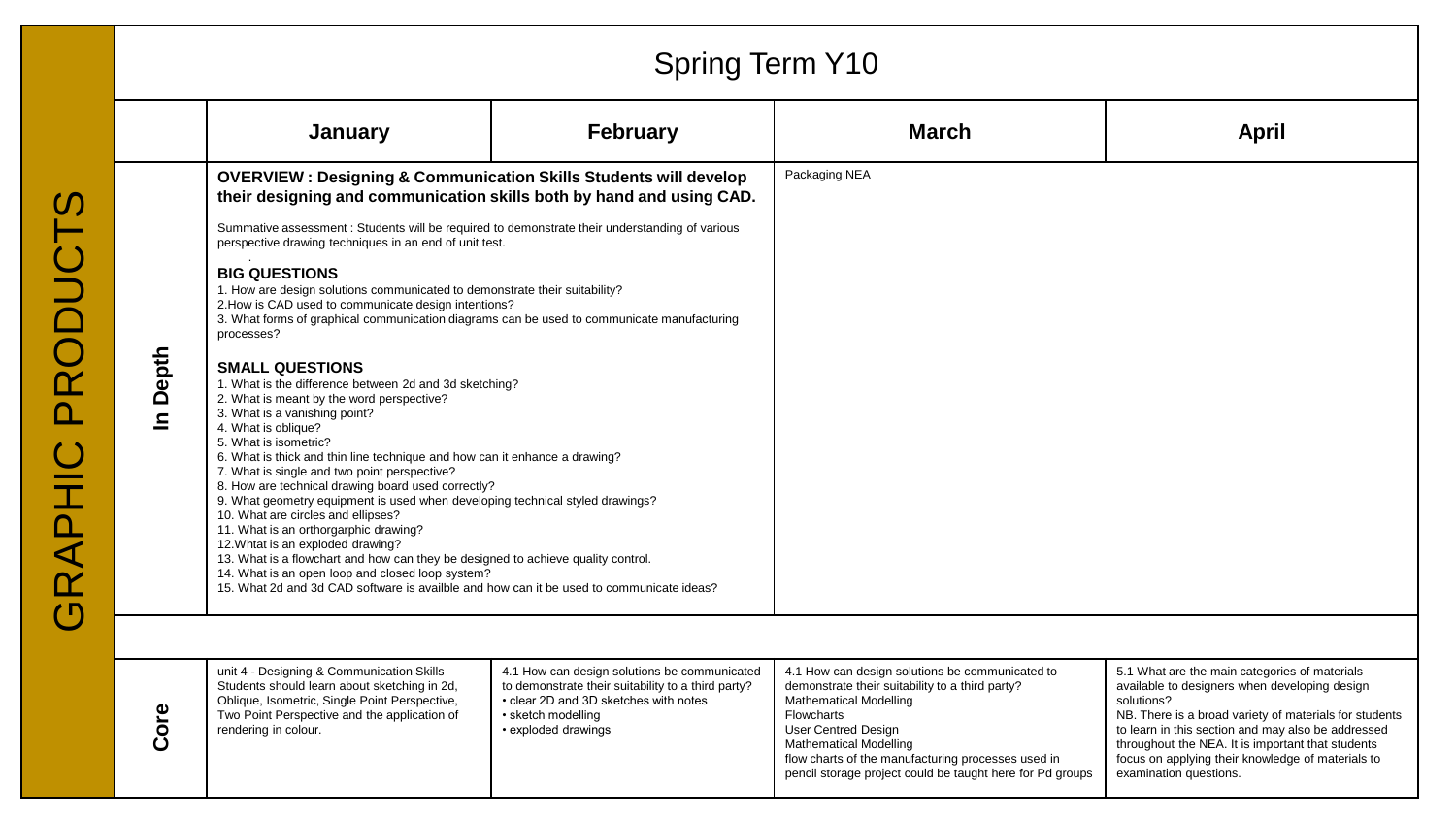|                                                                              | <b>OUTTLINGL TOTILL LTD</b> |                                                                                                                                                                                                                                                                                                                                                               |                                                                                                                                                                                                                                                                                                                                                                                                                                                                                                                                                                                                                                                                                                                                                                                                                                                                                                                                                                                                                                                                                                                                                                                                  |                                                                                                                                                                                                                                                                                                                                                                                                                                                                                                                                                                                                                                                                                                                                                                                                                                                                                                                                                                                                                                                                                                                                                                                                                                                                                                                                                                     |  |  |
|------------------------------------------------------------------------------|-----------------------------|---------------------------------------------------------------------------------------------------------------------------------------------------------------------------------------------------------------------------------------------------------------------------------------------------------------------------------------------------------------|--------------------------------------------------------------------------------------------------------------------------------------------------------------------------------------------------------------------------------------------------------------------------------------------------------------------------------------------------------------------------------------------------------------------------------------------------------------------------------------------------------------------------------------------------------------------------------------------------------------------------------------------------------------------------------------------------------------------------------------------------------------------------------------------------------------------------------------------------------------------------------------------------------------------------------------------------------------------------------------------------------------------------------------------------------------------------------------------------------------------------------------------------------------------------------------------------|---------------------------------------------------------------------------------------------------------------------------------------------------------------------------------------------------------------------------------------------------------------------------------------------------------------------------------------------------------------------------------------------------------------------------------------------------------------------------------------------------------------------------------------------------------------------------------------------------------------------------------------------------------------------------------------------------------------------------------------------------------------------------------------------------------------------------------------------------------------------------------------------------------------------------------------------------------------------------------------------------------------------------------------------------------------------------------------------------------------------------------------------------------------------------------------------------------------------------------------------------------------------------------------------------------------------------------------------------------------------|--|--|
|                                                                              |                             | <b>May</b>                                                                                                                                                                                                                                                                                                                                                    | June                                                                                                                                                                                                                                                                                                                                                                                                                                                                                                                                                                                                                                                                                                                                                                                                                                                                                                                                                                                                                                                                                                                                                                                             | July                                                                                                                                                                                                                                                                                                                                                                                                                                                                                                                                                                                                                                                                                                                                                                                                                                                                                                                                                                                                                                                                                                                                                                                                                                                                                                                                                                |  |  |
| <b>DUCT</b><br>$\bar{\bm{\alpha}}$<br>RAPHIC<br>$\mathsf{\small \textsf{f}}$ | In Depth                    |                                                                                                                                                                                                                                                                                                                                                               | 1.1 Investigations of the Context<br>• X3 Contextual statements provided by the examination board.<br>X3 brainstorms - done individually and collaboratively.<br>$\bullet$<br>X3 images to enhance the visual element for each of the contextual<br>$\bullet$<br>statements.<br>Written analysis of the three contexts that suggests which is to be taken<br>forward.<br>1.2 Design Brief<br>Identify a range of design problems within the chosen contextual<br>statement.<br>Produce a written brief that is concise and sets the tone of the project.<br>Identified a primary user and other stakeholders.<br>1.3 Investigations of users and stakeholder needs and<br>wants and the outlining of stakeholder requirements (non<br>technical specification)<br>Produce a detailed profile of the primary user that includes a photograph<br>and character profile.<br>A list of primary user and other stakeholders needs and wants for the<br>$\bullet$<br>product.<br>• A questionnaire intended to identify the most important key features that<br>the primary users wants you to include in the final design.<br>Produce a conclusive list of key features (non-technical specification) | 1.4 Investigations of Existing Products and Design<br>Practices.<br>Identify a range of existing products and evaluate the positive and<br>negative features. (both primary and secondary). For higher marks try<br>to include a product disassembly (page 339 of text book)<br>Summarise the key features of the existing products in the form of a<br>analysis chart (page 338 of text book) Add this information to the non<br>technical specification.<br>1.5 Exploration of materials and possible technical<br>requirements.<br>Suggest a range of materials that you have identified as been potentially<br>suitable for your project. Support your suggestion with data. Include<br>material characteristics and properties. Refer to lessons in Y10.<br>1.6 Non Technical Specification.<br>This section should finish with the student producing a list of agreed<br>primary user needs and wants that have been identified from all<br>aspects of the exploration. This will be used to control the<br>development of initial design ideas.<br>5.1 Analysis and evaluation of primary and/or<br>secondary sources<br>Analysis and evaluation of primary and/or secondary sources - It is<br>essential that you analyse the information you collect throughout the<br>project. How impactful are your explorations and how will they move<br>you forward? |  |  |
|                                                                              | Core                        | 5.1 What are the main categories of materials available to<br>designers when developing design solutions?<br>NB. There is a broad variety of materials for students to<br>learn in this section and may also be addressed<br>throughout the NEA. It is important that students focus on<br>applying their knowledge of materials to examination<br>questions. | 5.2 What factors are important to consider when selecting appropriate<br>materials and/or system components when designing?<br>a. The characteristic properties of the main categories of materials<br>• density, strength, hardness, durability, strength to weight ratio,<br>stiffness, elasticity, impact resistance, plasticity, corrosive<br>resistance to chemicals and weather, flammability, absorbency,<br>thermal and electrical conductivity.                                                                                                                                                                                                                                                                                                                                                                                                                                                                                                                                                                                                                                                                                                                                         | b. The physical and working properties of specific materials and/or<br>system components, with consideration of:<br>i. how easy they are to work with<br>ii. how well they fulfil the required functions of products in<br>different contexts.<br>C.<br>Other factors that influence the selection of materials and/or<br>components, including;<br>i. required functionality of the design solution<br>ii. aesthetic attributes<br>iii. environmental considerations<br>iv. availability and cost of stock forms<br>v. social, cultural and ethical considerations                                                                                                                                                                                                                                                                                                                                                                                                                                                                                                                                                                                                                                                                                                                                                                                                 |  |  |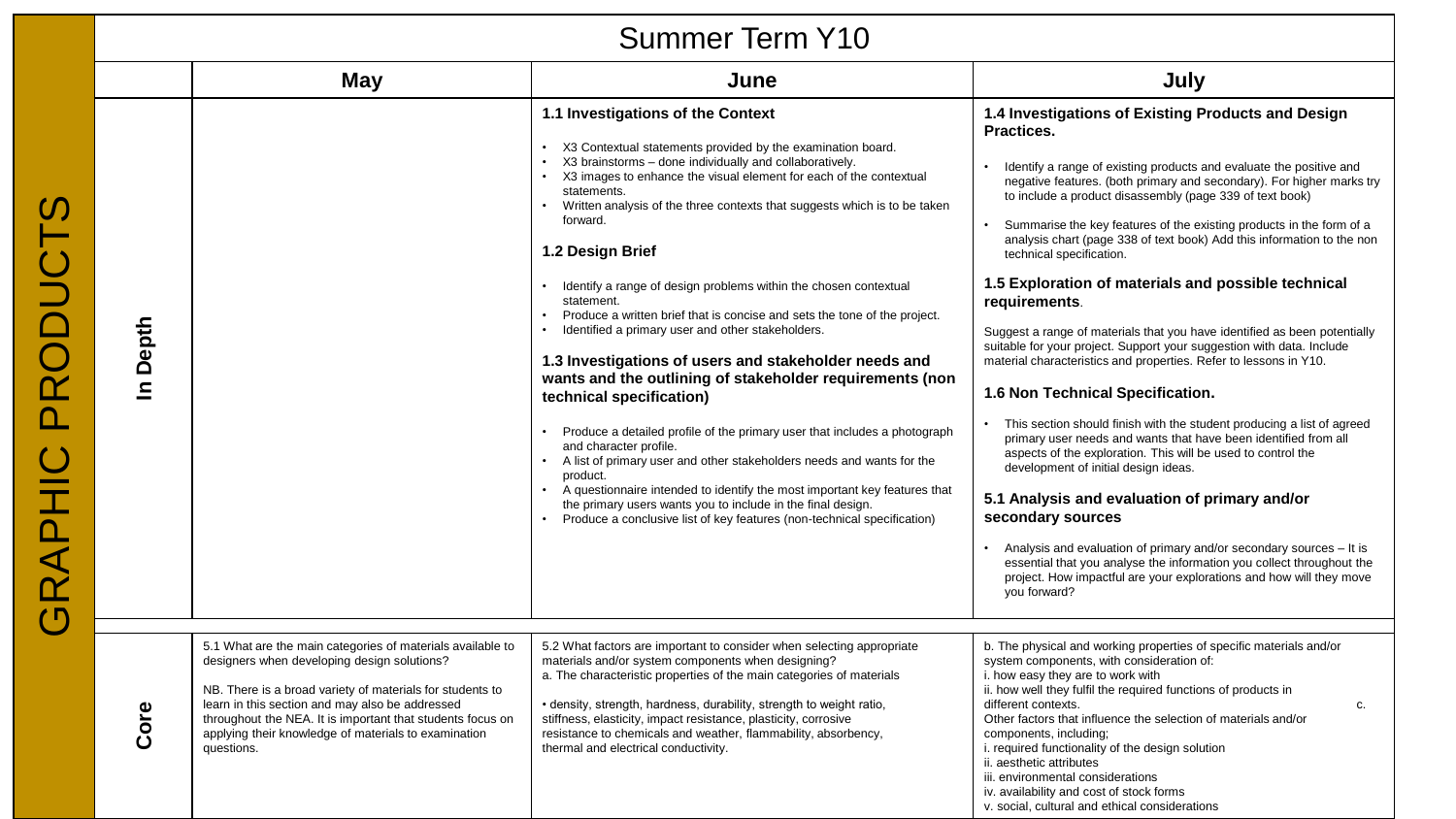### Autumn Term Y11

| 5.2 Ongoing evaluation to manage progression<br>2.2 Design developments & 3.3                                                                                                                                                                                                                                                                                                                                                                                                                                                                                                                                                                                                                                                                                                                                                                                                                                                                                                                                                                                                                                                                                                                                                                                                                                                                                                                                                                                                                                                                                                                                                                                                                                                                                                                                                                                                                                                                                                                                                                                                                                                                                                                                                                                                                                 | <b>September</b> | <b>October</b> | <b>November</b> | <b>December</b>                                                                                                                                                                                                                                                                                                                                                                                                                                                                                                                                                                                                                     |
|---------------------------------------------------------------------------------------------------------------------------------------------------------------------------------------------------------------------------------------------------------------------------------------------------------------------------------------------------------------------------------------------------------------------------------------------------------------------------------------------------------------------------------------------------------------------------------------------------------------------------------------------------------------------------------------------------------------------------------------------------------------------------------------------------------------------------------------------------------------------------------------------------------------------------------------------------------------------------------------------------------------------------------------------------------------------------------------------------------------------------------------------------------------------------------------------------------------------------------------------------------------------------------------------------------------------------------------------------------------------------------------------------------------------------------------------------------------------------------------------------------------------------------------------------------------------------------------------------------------------------------------------------------------------------------------------------------------------------------------------------------------------------------------------------------------------------------------------------------------------------------------------------------------------------------------------------------------------------------------------------------------------------------------------------------------------------------------------------------------------------------------------------------------------------------------------------------------------------------------------------------------------------------------------------------------|------------------|----------------|-----------------|-------------------------------------------------------------------------------------------------------------------------------------------------------------------------------------------------------------------------------------------------------------------------------------------------------------------------------------------------------------------------------------------------------------------------------------------------------------------------------------------------------------------------------------------------------------------------------------------------------------------------------------|
| design solutions (s)<br>Quality of design developments.<br>Throughout the design process (strand 2&3) you should continually<br>evaluate your progression. Review the primary user needs and wants<br>This section is about EXPLORE,<br>frequently and consider next steps.<br>been fully met.<br><b>CREATE &amp; EVALUATE, Your work</b><br>must be iterative and recording the<br>3.1 Quality of chronological progression.<br>Primary user Interview to discuss the final solution.<br>process in real time is essential. This<br>section is about EXPLORE, CREATE<br>Evidence of progression from where you started and where you ended up.<br>It is important that students can communicate a clear and structured<br>& EVALUATE, Your work must be<br>approach to their design ideas and development. Ensure designs are<br>iterative and recording the process in<br>labelled and that real time evidence is a key feature in this section.<br>real time is essential.<br>the final solution.<br>Refer throughout to your primary User<br>Depth<br>2.1 Generation of initial ideas & 3.2 Quality of initial ideas.<br>needs and wants - how is your design<br>2.4 Critical thinking<br>being developed to meet their needs?<br>Development of x10 initial ideas on no more than two slides. Draw them<br>by hand, design using CAD, design collaboratively or make a model.<br>Include lots of sketches, photographs,<br>$\mathbf{a}$<br>ways of developing ideas.<br>CAD, models, print screens and videos<br>DO NOT be fixated on a design – this is very important!<br>of your explorations and testing.<br><b>1.6 Technical Specification</b><br>Initial Ideas must reflect the MLR / none technical specifications.<br>Have frequent Meetings with you<br>Primary User.<br>Finish this section with a Primary User Interview. What do they think<br>manufacture.<br>about each of your designs?, how do they meet the Primary User needs<br>Limit your design developments to<br>and wants?, what are your next steps? Identify which initial idea you are<br>Exploded drawing included to show elements of construction/assembly.<br>about 5 slides.<br>going to take forward.<br>Clear information about all materials and components needed (parts list)<br>environmental considerations (LCA) |                  |                |                 | 2.3 Development of final design solutions (s) & 3.4 Quality of final<br>Final solution should be shown with clear evidence of the primary users needs and wants<br>Use of Fusion 360 or other CAD programme to develop a high quality rendered image of<br>Students should be encouraged to be innovative and really consider new and inventive<br>Orthographic Drawing which is fully dimensioned and is sufficient to enable third party<br>LIST OF REQUIREMENTS : A clear written list that describes every aspects of the final<br>product to include: surface finish to be applied, quality of outcome, functional properties, |

6.3 How do we introduce controlled movement to products and systems? 6.4 How do electronci systems provide functionality to products and processes? Past Paper question starter responding to weekly homework. 7.6 How do new and emerging technologies have an impact on production techniques and systems?

**Core**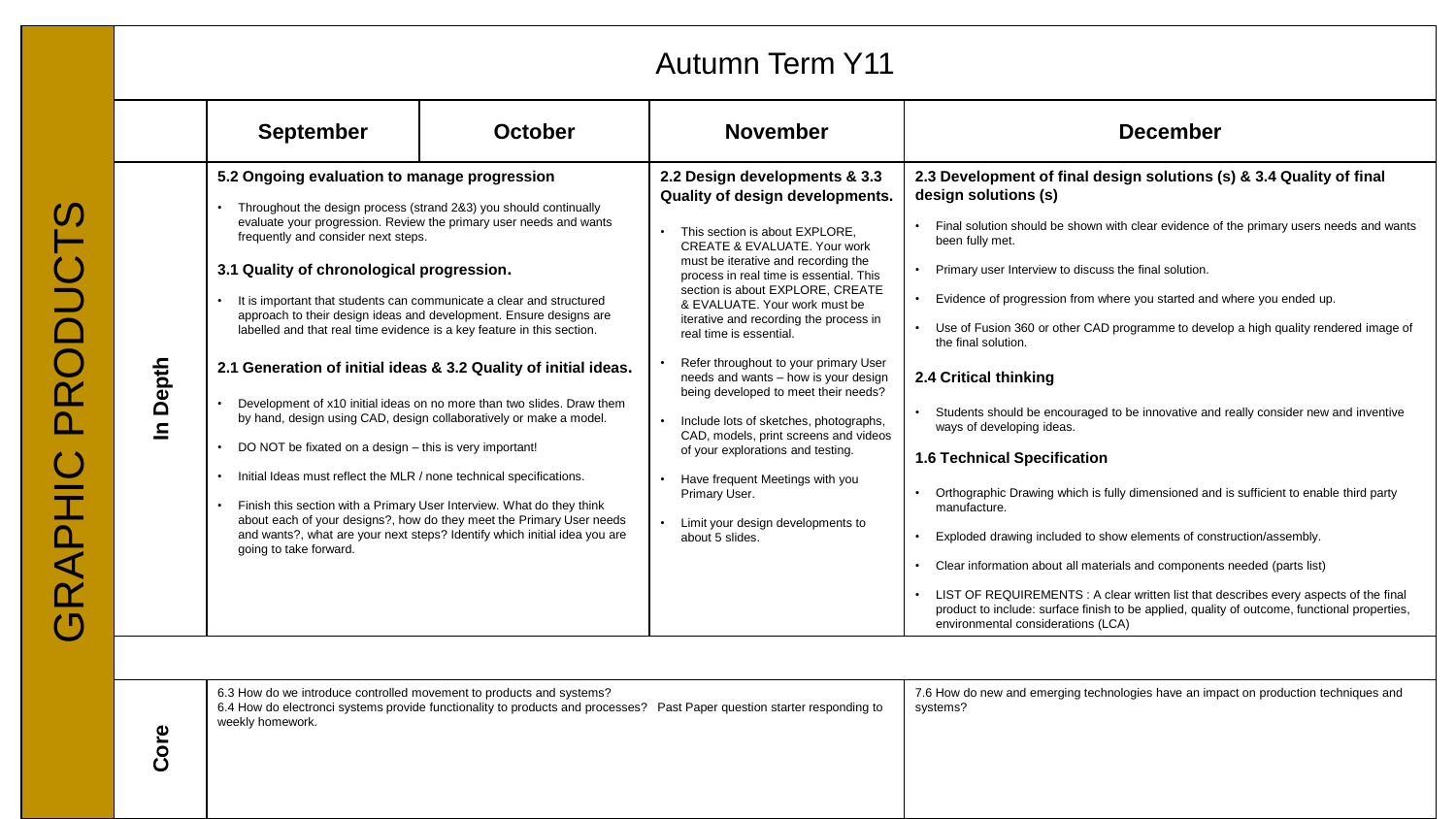# Spring Term Y11

|          | January                                                                                                                                                                                                                                                                                                                                                                                                                                                                                                                                             | <b>February</b>                                                                                                                                                                                                                                                                                                                                                                                                                                                                                                                                                                                                                                                                                                                                                                                                                                                                                                                                                                                                                                                                                                                                                                                                                          | <b>March</b>                                                                                                                                                                                                                                                                                                                                                                                                                                                                                                                                                                                                                                                                                                                                                                                                                                                                                                                                                                                                                                                                                                                                                                                                                                                                                                                         | April |
|----------|-----------------------------------------------------------------------------------------------------------------------------------------------------------------------------------------------------------------------------------------------------------------------------------------------------------------------------------------------------------------------------------------------------------------------------------------------------------------------------------------------------------------------------------------------------|------------------------------------------------------------------------------------------------------------------------------------------------------------------------------------------------------------------------------------------------------------------------------------------------------------------------------------------------------------------------------------------------------------------------------------------------------------------------------------------------------------------------------------------------------------------------------------------------------------------------------------------------------------------------------------------------------------------------------------------------------------------------------------------------------------------------------------------------------------------------------------------------------------------------------------------------------------------------------------------------------------------------------------------------------------------------------------------------------------------------------------------------------------------------------------------------------------------------------------------|--------------------------------------------------------------------------------------------------------------------------------------------------------------------------------------------------------------------------------------------------------------------------------------------------------------------------------------------------------------------------------------------------------------------------------------------------------------------------------------------------------------------------------------------------------------------------------------------------------------------------------------------------------------------------------------------------------------------------------------------------------------------------------------------------------------------------------------------------------------------------------------------------------------------------------------------------------------------------------------------------------------------------------------------------------------------------------------------------------------------------------------------------------------------------------------------------------------------------------------------------------------------------------------------------------------------------------------|-------|
| In Depth | 4.1 Quality of Planning for Making the<br>final Prototype(s)<br>For every aspect of the product there should<br>be a clear plan for making. Try to demonstrate<br>various methods of planning from grids<br>(shown) and flowcharts. Build into your<br>planning QC (quality control) methods e.g.<br>templates, jigs, moulds. It is also important that<br>you includes H&S an time management.<br>Link your technical specification to this plan for<br>making - how have you 'planned the making'<br>to meet all of the technical specifications? | 4.2 Quality of Final Prototypes (s)<br>4.3 Use of Specialist Techniques &<br><b>Processes</b><br>4.4 Use of specialist tools and equipment.<br>Photographic evidence of the manufacturing process<br>$\bullet$<br>with supporting annotation of quality control methods,<br>materials and manufacturing processes.<br>Ensure that technical vocabulary is highlighted where<br>used.<br>Photographic evidence of manufacturing processes<br>with you in the pictures would be advised.<br>Where have you used CAD CAM and why did you use<br>it?<br>4.5 Viability of the Final Prototypes<br>The final product needs to be compared to the<br>technical specification. Ensure that all annotation<br>includes point & justification.<br>Interview with the primary user and other stakeholders<br>to determine how marketable the final prototype would<br>be.<br>Primary user / stakeholder and personal comments of<br>how the product could be developed further to make it<br>more marketable.<br>Marketability MUST be a key feature and students<br>should look for various opportunities to determine how<br>saleable their product would be. This is where critical<br>thinking could come into the project again. STRAND<br>2.4 | 5.3 Feasibility of the final prototype(s)<br>The final product needs to be fully tested in its<br>intended environment. Video footage and<br>photographs should be used to support this.<br>An interview with the primary user and other<br>stakeholders to discuss the final product should be<br>included.<br>General public survey and involvement at the<br>Design Technology exhibition MUST be included<br>in this section. All results and comments should be<br>shown.<br>Other testing to be conducted e.g. drop test, water<br>splash, repeat stress tests.<br>Students should brainstorm what type of testing<br>would be appropriate for their project and evaluate<br>why.<br>5.4 Evaluation of the final prototype<br>The final evaluation should include in-depth and<br>justifiable strengths and weaknesses and not<br>superficial, personal statements. E.g. my primary<br>user said that  Or I tested my product and<br>found out that<br>Modifications should be as a result of dialogue<br>with primary users, stakeholders and the general<br>public. Again, all improvements should be justified.<br>Further drawings, models and CAD could be used<br>here.<br>Design optimisation - this is an analysis of if the<br>modifications were made, how would this impact<br>on the marketability of the product. |       |
|          |                                                                                                                                                                                                                                                                                                                                                                                                                                                                                                                                                     |                                                                                                                                                                                                                                                                                                                                                                                                                                                                                                                                                                                                                                                                                                                                                                                                                                                                                                                                                                                                                                                                                                                                                                                                                                          |                                                                                                                                                                                                                                                                                                                                                                                                                                                                                                                                                                                                                                                                                                                                                                                                                                                                                                                                                                                                                                                                                                                                                                                                                                                                                                                                      |       |
| ore<br>ت |                                                                                                                                                                                                                                                                                                                                                                                                                                                                                                                                                     |                                                                                                                                                                                                                                                                                                                                                                                                                                                                                                                                                                                                                                                                                                                                                                                                                                                                                                                                                                                                                                                                                                                                                                                                                                          |                                                                                                                                                                                                                                                                                                                                                                                                                                                                                                                                                                                                                                                                                                                                                                                                                                                                                                                                                                                                                                                                                                                                                                                                                                                                                                                                      |       |